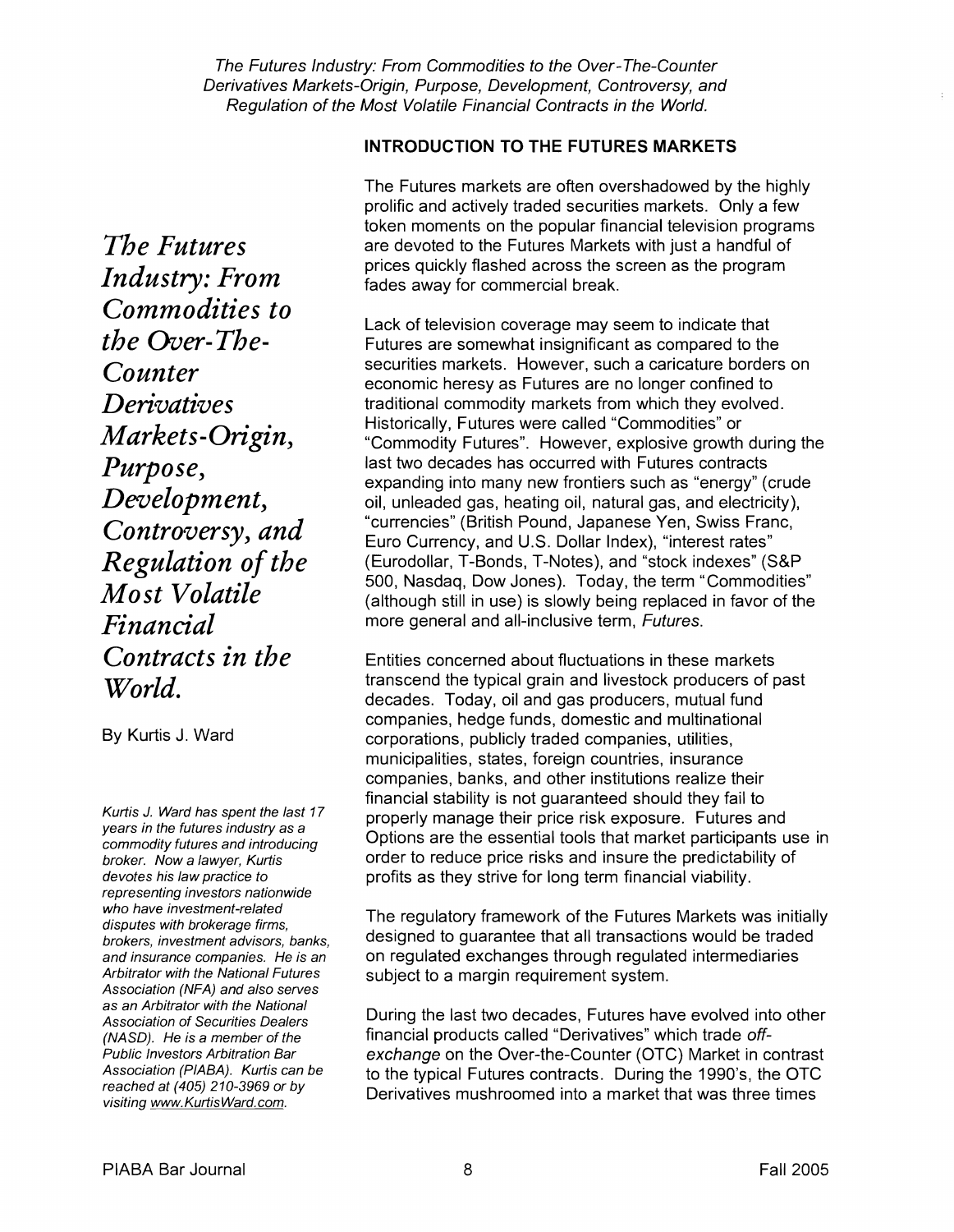larger than exchange traded contracts.<sup>1</sup> Subsequently, entities trading in Derivatives suffered millions of dollars in losses due to alleged fraud, lack of expertise, poor internal supervision, and improper leverage, while others blatantly failed to appreciate the underpinnings of Derivatives and the colossal risks associated with these financial instruments. Despite the controversy surrounding Derivatives, courts held that these instruments were not securities, therefore, they could not be regulated as such.<sup>2</sup> To solidify their existence, Congress amended the Securities Act of 1933 in the Graham-Leach-Bliley Act to exclude nonsecurity based swaps (swaps are the most common type of Derivative contract) from the definition of a security. $3$  Finally, Congress went even further to resolve any question as to the legitimacy of Derivatives when it enacted the Commodity Futures Modernization Act of 2000 (CFMA), which provided for legal certainty for these offexchange traded contracts, prevented the SEC from regulating security-based swaps, and settled the issue as to who would regulate this largest sector of the Futures industry. $4$ 

The purposes of this article are to (1) explain the foundational function of Hedging and the market participants engaged in this risk management activity, (2) elucidate the historical oversight of the exchange traded Futures Markets, as well as its overseer, the Commodity Futures Trading Commission, (3) highlight the strategies that risk managers use to transfer price exposure onto the Futures & Options markets, and (4) summarize the recent proliferation of off-exchange traded Swaps, Hybrids, and other financial futures contracts known as Derivatives, as well as the political battle to keep these highly leveraged and powerful instruments virtually unregulated.

#### I. **HEDGING: THE FOUNDATIONAL PURPOSE OF THE FUTURES MARKETS**

In theory, Commodity Futures are basically "publicly traded forward contracts.<sup>5</sup> Cash forward contracts still survive today in many commodities. For example, a forward contract (also called a cash contract) would occur when a wheat farmer enters into a pricing contract with a grain merchant or miller. Assume that a farmer had just planted his seed wheat in the fall but his wheat crop will not be ready for harvest until summer. A cash forward contract may be drawn up between the farmer and the grain merchant. Even though the wheat had just been planted and harvest was more than six months away, the contract would provide that the farmer deliver his wheat crop to the grain merchant, specifying a certain number of bushels, of a certain quality, on a certain date, at some specified price. Because this contract "locks in" a specific, agreed-to-price, the farmer foregoes any opportunity to participate in higher prices (which benefits the grain merchant) should the wheat market continue to rise into the summer harvest. If, however,

- Commodity Futures Modernization Act of 2000.
- <sup>5</sup> Stuart R. Veale, Stocks, Bonds, Options, Futures 209 (New York Institute of Finance 2001).

<sup>&</sup>lt;sup>1</sup> Russell Wasendorf, Sr., Innovation Deserves More than 15 Minutes of Fame, Stocks, Futures & Options Magazine, 21, 24 (June 2003).

<sup>&</sup>lt;sup>2</sup> Proctor & Gamble Co., v. Bankers Trust, 925 F. Supp. 1270, 1276 (S.D. Ohio 1996).

<sup>&</sup>lt;sup>3</sup> See Gramm-Leach-Bliley Act, 15 USC, Subchapter 1, § 6801-6890 and § 2A of the Securities Act of 1933.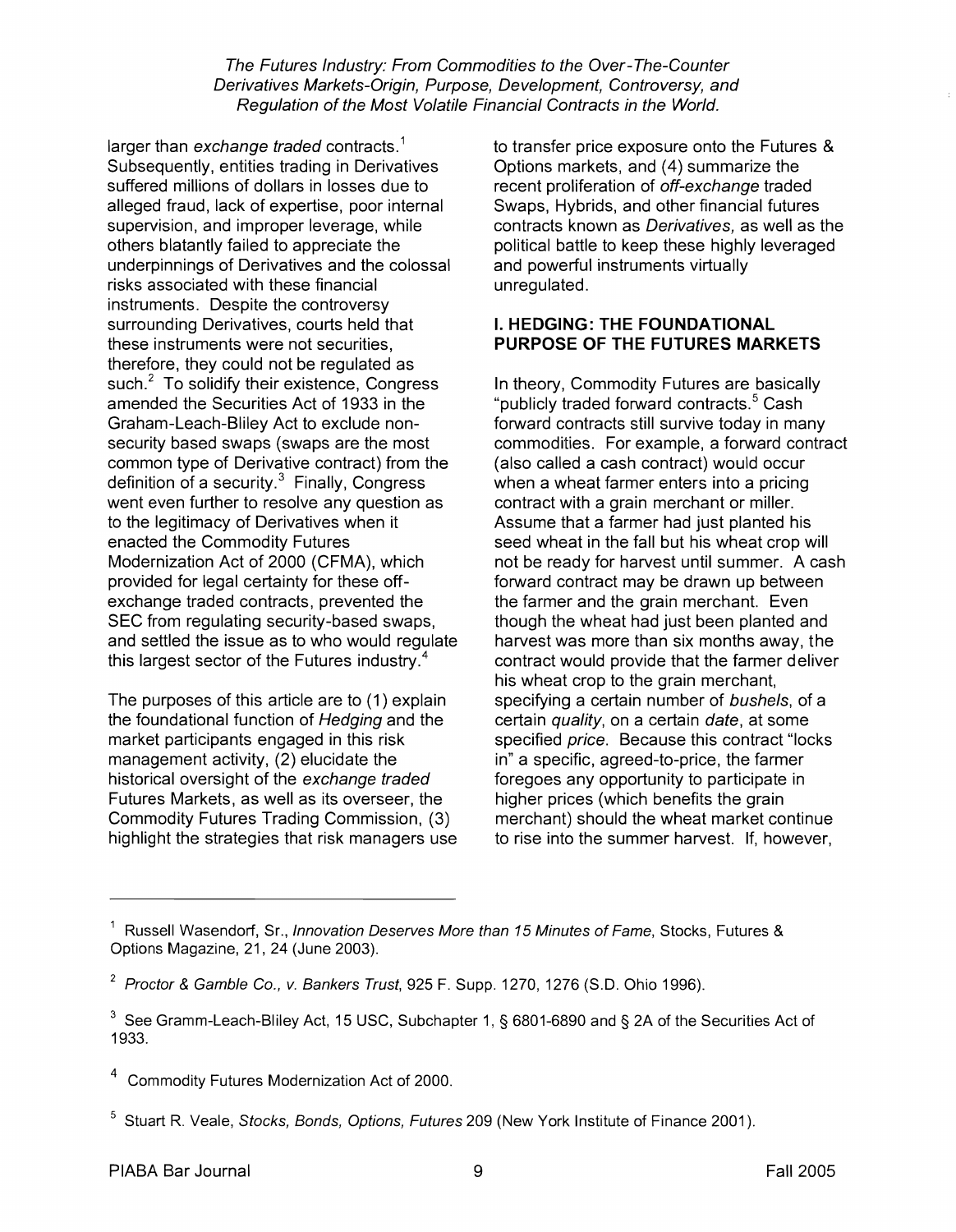the price of wheat moves lower into harvest, then the farmer would benefit from the cash contract (to the detriment of the grain merchant) since the previously negotiated price was higher. In both scenarios, the farmer brings his wheat to the grain merchant shortly after it is harvested thus "delivering" the quantity of bushels as provided for in the contract.<sup>6</sup>

Basic contract law principles apply as the farmer looks to the grain merchant for performance of the contract (payment for delivering the wheat). Likewise, the grain merchant looks to the farmer to perform in accordance with the terms of the contract (delivering a certain number of bushels, of a certain quality, by a certain date). However, suppose the price of wheat doubles or even triples by harvest time. The farmer may be tempted to default (fails to deliver the wheat to the grain merchant) and just sells the wheat to someone else at the existing market price, thus breaching his contract with the grain merchant in order to get the higher price on the spot market. Now, the grain merchant will still need the wheat after harvest because most likely it will have other contracts to fulfill with flour mills to deliver wheat during that time. Therefore, the grain merchant may be forced to buy wheat on the open market at the higher price to make good on its other contracts and later sue the farmer for damages incurred due to the farmer's breach (failure of the farmer to deliver wheat at the previously agreed price).

This opportunity for breach is referred to as "counter-party risk" which is present when two parties enter into a contract. Likewise, the farmer has counterparty risk because if the price of wheat drops precipitously, then the

grain merchant may be the one tempted to breach (especially if they had guessed wrong on the market direction and failed to lay off this risk by offsetting cash contracts with flour mills or other end users of wheat). Law students (in first year Contracts) learn that many breach of the contract cases occur during times of rapid price inflation and deflation in the economy. Large price moves (in either direction) catch many market participants off-guard, which, in turn, causes extreme financial repercussions to the contracting parties. This counter-party risk (i.e. failure of one party to perform) is the most often underestimated risk component of any transaction, especially when the contract involves the price performance of a commodity or futures market.

One of the benefits of using exchange traded futures contracts (rather than cash forward contracts or off-exchange Derivatives contracts) is that the counter-party is now a U.S. Commodify Exchange as opposed to an individual or corporation. The exchange acts as a buyer for every seller and a seller for every buyer on each transaction.

While the Futures markets originated with grain contracts in the mid-1 800's, it wasn't until the 1970's when they first expanded into "perishable" commodities such as cattle and hogs. Each futures contract has a "contract size" that is very important in determining how many contracts will be needed in the transaction. Regardless of the contemplated Futures contract, a hedger should always begin by looking at the contract size to determine how many contracts are needed.<sup>7</sup> Once the hedge has been placed through the broker and the trade executed on the trading floor, the broker should immediately "report

 $6$  Interview with Steve Smola, president, Beef Group, Inc. (formerly president of Wheeler Brothers Grain) (March 5, 2004).

**<sup>7</sup>**Interview with Harlan Coit, President, OKC West Livestock Auction Market (February 26, 2004).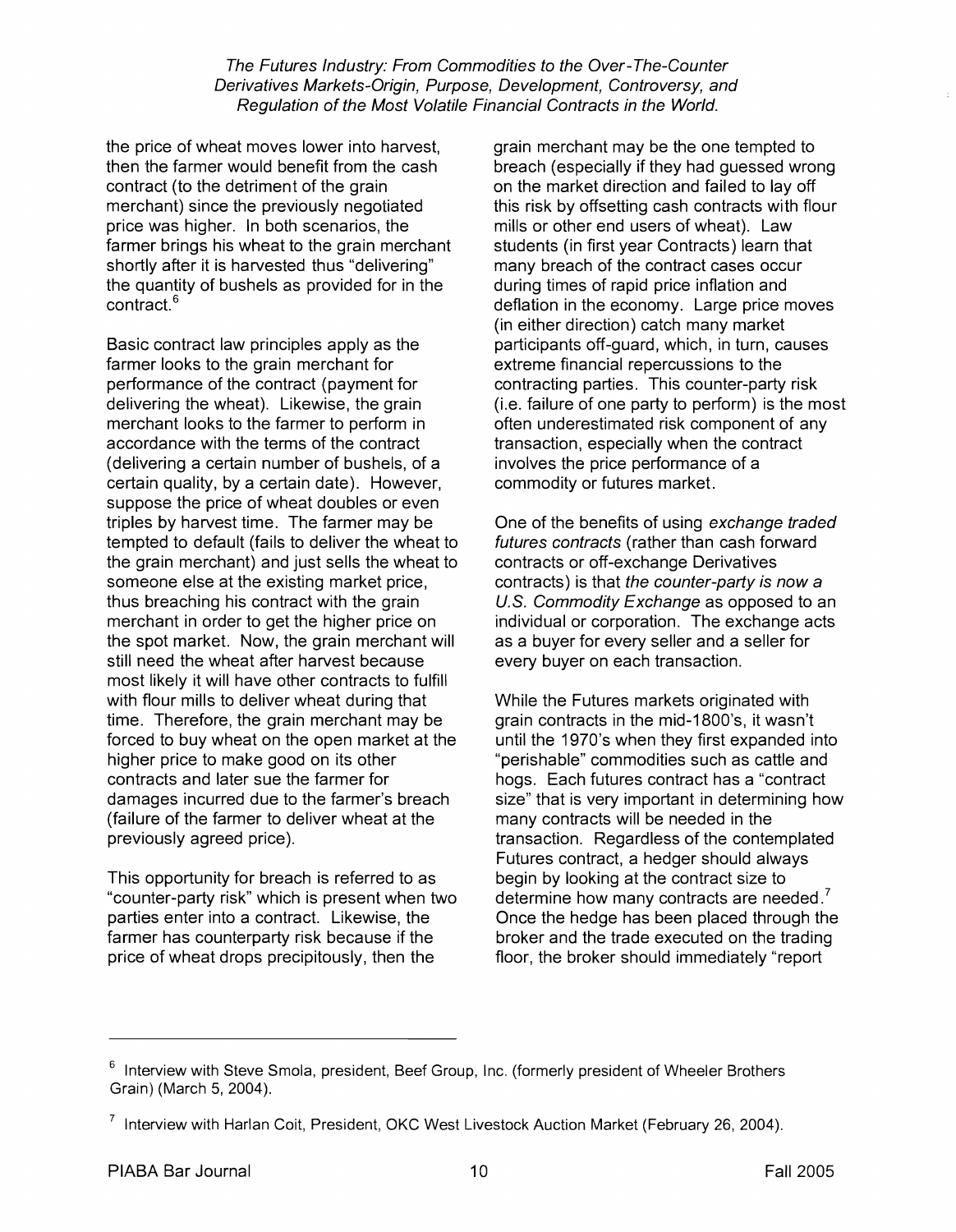the fill" (execution price) to the client. Thereafter, if the futures markets rallies (which means that the futures position is incurring losses), the clearing firm will require the cattleman to post extra margin if he wants to maintain the positions. If the futures position generated a loss, most likely that futures market loss will be offset by his receiving a higher price in the cash market for the commodities.

In the scenario when the hedger guessed right (placing hedges before the market dropped) the hedger is very proud because, had there been no hedges, there would have been no futures profits to offset the losses sustained by the falling cash market. At the conclusion of the hedge, a cattleman waiting to hedge a cash position would still take his cattle to market when they are ready to sell and then simultaneously call his broker to offset the futures hedge. Although the cash and futures transactions mirror one another, they still are separate and distinct transactions (with separate parties) with their own respective obligations. Frequently when a bank is financing the cattle operation, the lender may require under the loan agreement that the cattlemen hedge some percentage of the cattle. While risk management strategies are infinite with varying degrees of risk and reward, this is the foundational premise for most hedging activity regardless of the underlying commodity.

Futures Markets were also designed to allow "commercials" (large grain merchants) to fulfill their hedging needs and purposes. A commercial hedger might employ a "long hedge". This would occur when one would "buy" the futures contract to lock in the price. In all of these transactions, hedgers using the futures have the ability to determine what percentage they want to hedge and they also have the ability to determine how long they want to hold onto the hedge (not exceeding the end date of the contract). However, there is no requirement to hold the hedge all of the way to expiration of the futures contract. In

fact, many producers engage in what is called "spec-hedging" which means they are hedging, but if the futures market goes in their favor by an acceptable amount, then they will take their profit and move back to a neutral or "un-hedged position". This is where the term "spec" is used which is short for "speculation".

Livestock producers, grain producers, agricultural commercial firms, energy companies, and other hedgers (remember hedgers are those who own or expect to own the underlying commodity) are not the only one who use Futures. Small and large speculators, commodity funds, floor traders, hedge funds, mutual funds, professional money managers, banks, and other financial institutions also participate in buying and selling Futures contracts depending on their market outlooks, trading objectives, risk management plans, time horizons, and availability of risk capital.

Even though hedging was the initial purpose that led to Futures trading, the market does not know (nor does it care) if the underlying cash commodity is owned by either of the parties in a Futures transaction. The fact that the trader may own the underlying cash commodity is what classifies one as a "hedger".

Unlike the stock market, Futures trading is a "zero-sum game". This means that for every winning Futures position there is a loser and for every losing Futures position there is a winner. In absolute terms, money is not created or destroyed through trading, it is merely transferred. Another distinguishing characteristic of the Futures markets is that it is very easy for a trader to initiate a short position ("sell short") when one suspects a market may decline (unlike the stock market, there is no "down-tick rule" in Futures).

Each Futures exchange itself acts as a buyer for every seller and a seller for every buyer. The exchange's clearing house not only clears all of these trades but also collects funds each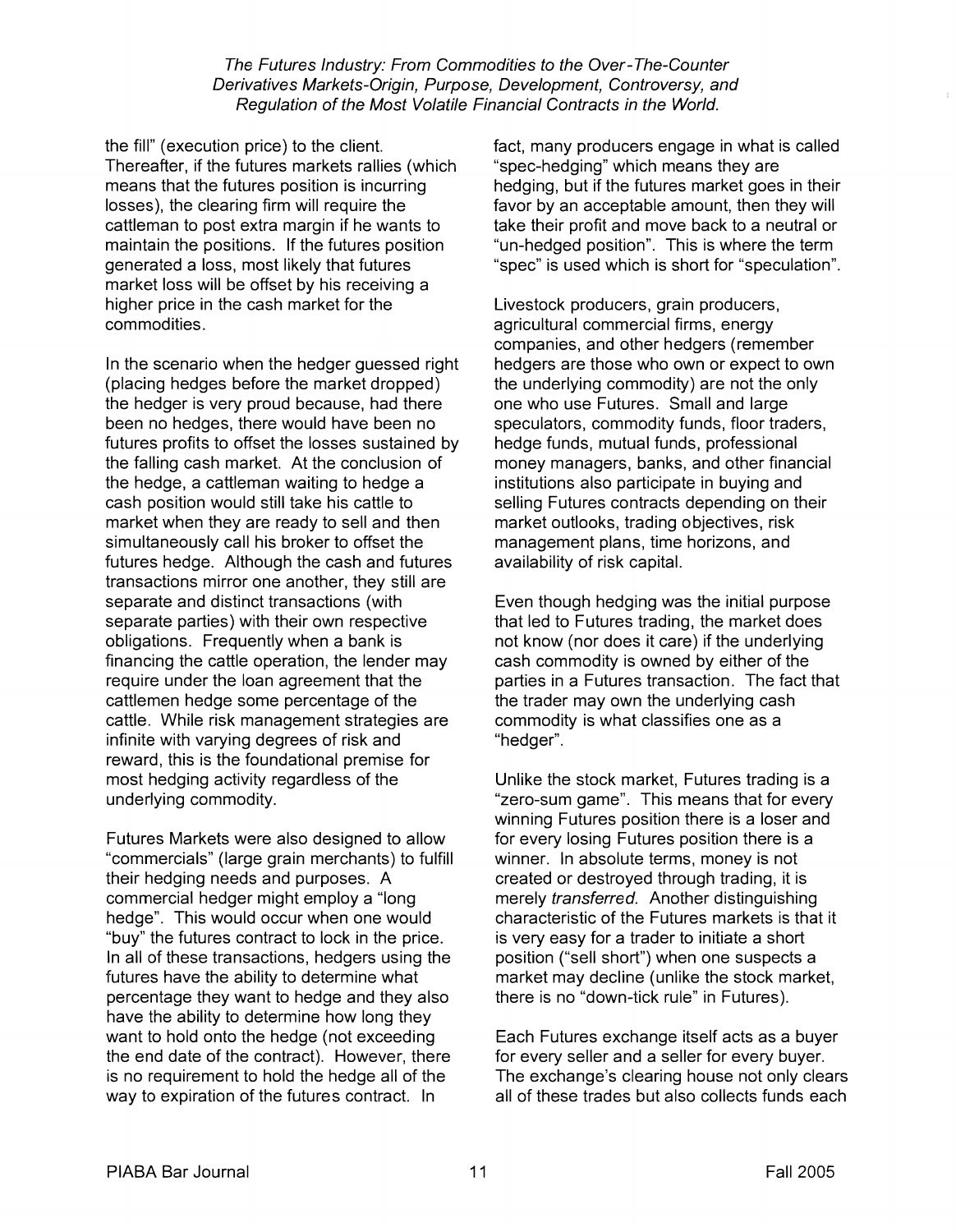and every day (through the process of the initial and maintenance margin call requirements) from the losers to pay to the winners. In Futures, these positions (and subsequent change in account balances) are "marked to the market", which means funds are credited or debited to each account on a daily basis. Therefore, existing profits that have not been realized (by an offsetting transaction) are still available in the account to withdraw or can be used to margin other positions.

In most Futures markets, the trading pits still exist. This method of trading is called "open outcry", where floor traders use a flurry of hand signals coupled with intense screaming and yelling at one another as they execute the trades in the pit. Thousands of contracts trade on a daily basis as the market reacts to a variety of factors on its never ending quest of "price discovery". Price quotations run out into future months.

### **II. REGULATION OF THE COMMODITY FUTURES INDUSTRY**

Regulation of the Futures Industry was under the domain of the states until Congress passed the Grain Futures Act of 1922 which was signed into law by President Warren Harding.<sup>8</sup> The Grain Futures Act (which predates the Securities Act of 33 and the

Securities Exchange Act of 34) gave the United States Department of Agriculture (USDA) the power to regulate the Futures market.<sup>9</sup>

In 1936, Congress enacted the Commodity Exchange Act, which was enforced by the United States Department of Agriculture until 1974. $^{10}$  In the 1970's, futures contracts began expanding into non-agricultural markets such as metals, petroleum, financials, and currencies market. Therefore, Congress recommended that an all-purpose agency be created to oversee both the traditional and expanding non-agricultural commodities. This new agency was christened, the "Commodity Futures Trading Commission (CFTC)".<sup>11</sup> The CFTC had to refrain from using the word "securities" which would set off alarm bells at the Securities Exchange Commission which was very eager to regulate these emerging financial products. $12$ 

After the CFTC came into existence in 1974, the issue of its jurisdiction was quickly challenged.13 Later, the CFTC's jurisdiction was found to extend to interstate commodities transactions and thus the rules of other agencies did not apply.<sup>14</sup> Trustman v. Merill, Lynch, Pierce, Fenner & Smith (CD Cal. Jan, 1985).

 $9$  Id.

<sup>10</sup> See www.futuresindustry.org/regulato-2224.aspOct272004.

11 William D. Falloon, Market Maker: **A** Sesquicentennial Look at the Chicago Board of Trade **246-247**  (Board of Trade of the City of Chicago **1998)** 

 $12$  Id. At 247

<sup>13</sup>State of Texas v. Monex International Ltd. (Tex. Ct. Civ **App.** 1975).

<sup>14</sup> Trustman v. Merill, Lynch, Pierce, Fenner & Smith (CD Cal. Jan, 1985).

<sup>8</sup> William D. Falloon, Market Maker: **A** Sesquicentennial Look at the Chicago Board of Trade **157-1 58**  (Board of Trade of the City of Chicago **1998)**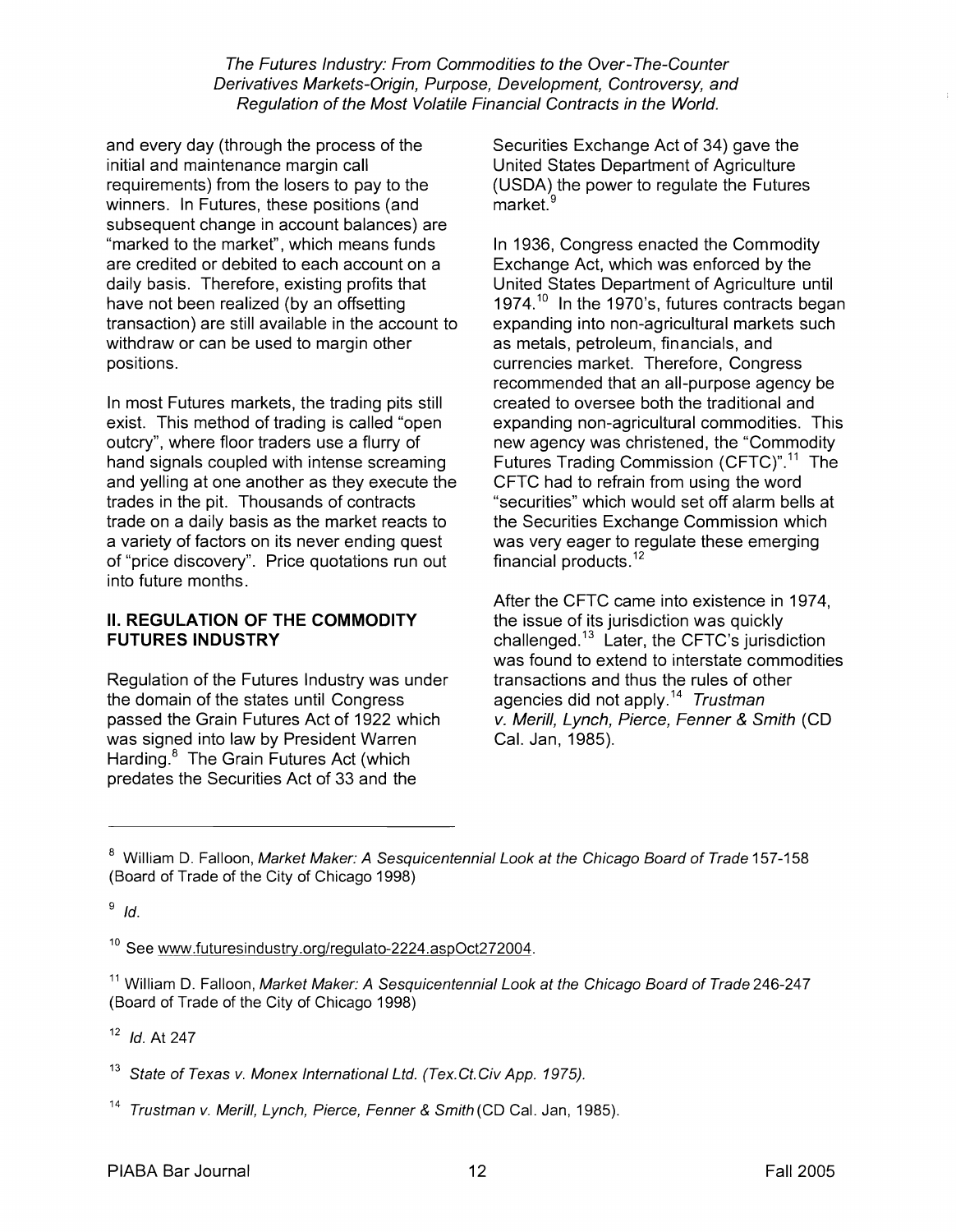In 1981, the CFTC gave its approval for the National Futures Association (NFA) to become the self-regulatory organization (SRO) for the futures industry.<sup>15</sup> Unlike the NASD, the National Futures Association is not affiliated with any one marketplace. The NFA performs several regulatory activities such as (I) auditing members to enforce compliance with NFA financial requirements;  $(2)$ establishing and enforcing rules and standards for customer protection; (3) conducting arbitration of futures-related disputes; and (4) performing screening to determine fitness to become or remain an NFA member.<sup>16</sup> The NFA is responsible for regulating Futures Commission Merchants (FCMs), Introducing Brokers (IBs), Commodity Trading Advisors (CTAs), and Commodity Pool Operators (CPO's).<sup>17</sup>

In the 1990's, the Chicago Futures Markets challenged the Over-the-counter (OTC) market in order to prevent them from developing off-exchange electronic trading platforms. $^{18}$ 

#### **III. BASIC RISK MANAGEMENT STRATEGIES FOR HEDGERS"**

Risk Management has become the new buzz word for "Hedging", yet both these terms are still used interchangeably. Typically a "Hedger" is a person or entity that takes a Futures or Options position that "offsets" a risk in a concurrent "cash" market position. For

example, a natural gas producer (who has gas production coming in from wells each month) could take a Futures or Option position (or a combination of both) that would provide price protection should the market decline. In market jargon, we would say that the gas producer is "long the cash" and therefore would need to "short the futures market" to shift his price risk exposure onto the Futures Market. Notice how the price risk in the long cash is offset by the short futures, thus a "Short Hedge" occurs. Of course, the Hedger determines when to hedge, the percentage to hedge, the strategy, the timing, and selects from multiple strategies (each with differing levels of risk, reward, and margin requirements).

However, some smaller producers are not offensive in their trading programs but look at risk management from a more "defensive" perspective. In the Futures markets, fear drives many of the market participants (including Hedgers) into various trading situations, whether it is a fear of lower prices (thus prematurely entering new short positions) or a fear that margin calls will become too excessive to meet (thus avoiding the futures completely and just selling the cash product instead). Yet, while many panic during times of extreme market volatility, some of the larger firms are poised to capitalize on these opportunities as they stand ready to provide liquidity to the market during temporary periods of high volatility. $^{20}$ 

**l6** Id.

 $17$  *Id.* 

 $18$  Board of Trade of the City of Chicago v. Securities and Exchange Commission, 923 F.2d 1270 ( $7<sup>th</sup>$ Cir. 1991).

<sup>19</sup> Kurtis Ward, Cattle Market of 2003-Risk Management Strategies for 2004 (Oklahoma Cowman 2004).

<sup>20</sup> Interview with Aubrey K. McClendon, Chairman and Chief Executive Officer, Chesapeake Energy Corporation (CHK), www.chkenergy.com (April 28, 2004).

<sup>15</sup> National Futures Association Manual, 1003 (January 2003).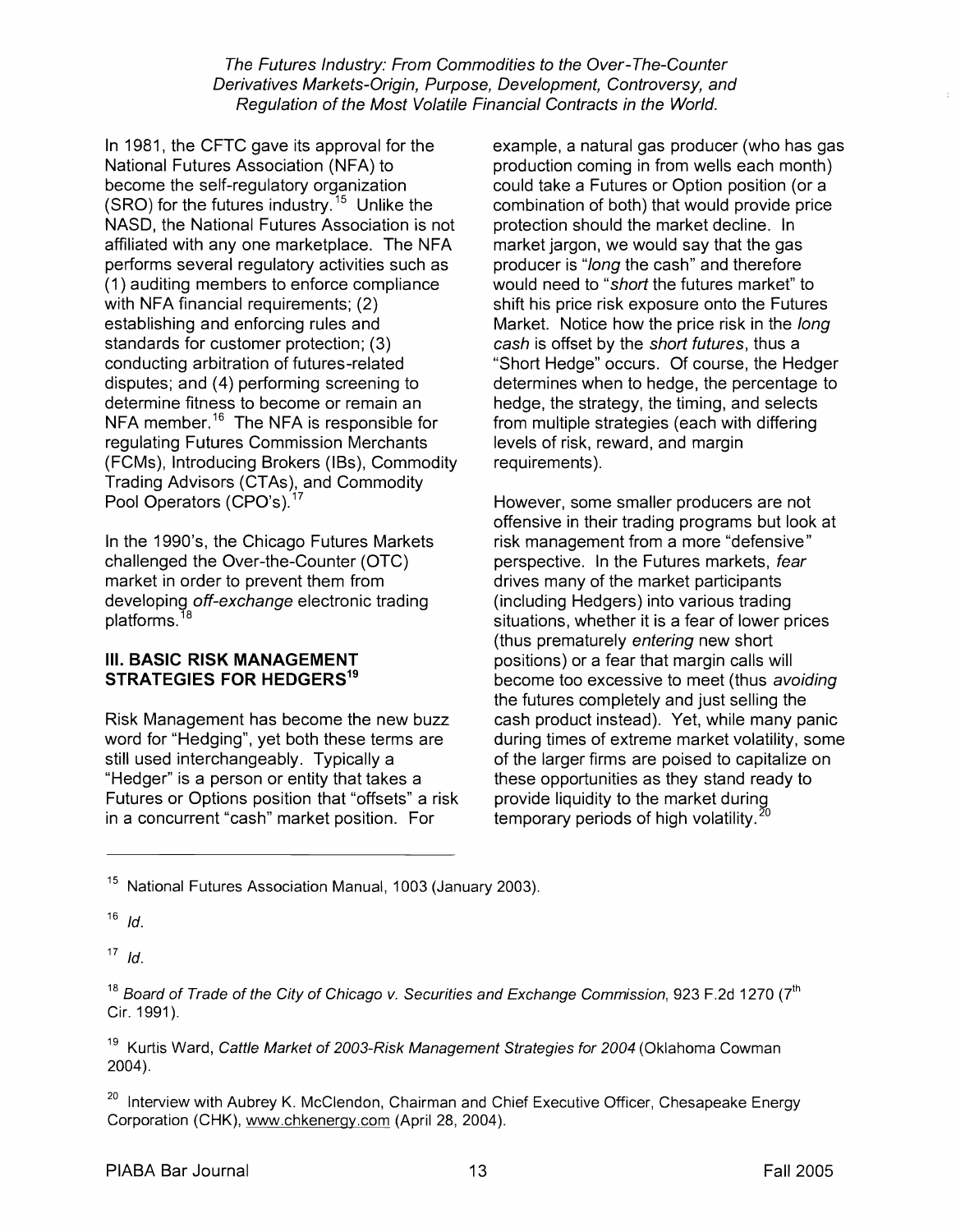An entity that has negative price risk exposure if the underlying commodity rises, would be called a "Long" Hedger. To review, an entity that needs to avoid or minimize price declines, would be called a "Short Hedger", while one who seeks to avoid or minimize price increases, would be called a "Long Hedger". Even though the combinations of possible strategies are endless, there are several common risk management strategies used by all Hedgers today. This article will discuss several of these basic risk management strategies from the view point of a "Short Hedger" who needs price protection from a declining market.<sup>21</sup>

# **SPECULATE ON CASH MARKET:**

This first strategy is not really a strategy at all (although it could be viewed as the default strategy of doing nothing). Some commodity producers (who refuse to hedge) say that since they are always selling cash production at regular intervals, they will sometimes sell at market highs, sometimes sell at market lows, and sometimes sell in between. Therefore, they argue that the prices they receive throughout the year should average out in the end. Unfortunately, it was the failure of this strategy (letting the market dictate the price received at time of sale) that served as the catalyst for the development of cash forward contracts and subsequently Futures contracts that would allow producers to make pricing decisions well in advance of selling the underlying cash commodity. $22$ 

### **CASH FORWARD CONTRACT:**

The result of a CASH FORWARD CONTRACT by itself is almost identical to the result of a STRAIGHT HEDGE BY SELLING FUTURES. The difference is that with a Cash Forward Contract, there is usually no initial margin deposit or subsequent margin calls made by the producer. If the market moves higher after the forward contract is in place, the result is the same had margin calls been made anyway because there is no ability to participate in a higher market if prices rise after entering into a cash forward contract. Cash contracts are usually quoted lower than the prevailing Futures Market price because the entity making the cash contract available to a producer needs to receive some profit for "making a market" in the forward pricing of the cash commodity. In a scenario where the market price drops precipitously, one of the major concerns with a cash contract is CounterParty Risk. This is a term which defines the *risk of default* if the market drops so much that the other party doesn't show up in the end to fulfill its end of the contract (i.e. receiving the cash commodity in exchange and paying the producer the agreed price). This happened to many producers in the energy industry in their dealings with Enron. Enron had many ventures, one of which was cash forward contracting with oil and gas producers. When Enron collapsed, it defaulted on many of its cash contracts. When one party to a Cash Forward contract defaults, the other party with damages will need to seek legal representation. $^{23}$ 

<sup>&</sup>lt;sup>21</sup> Kurtis Ward, Cattle Market of 2003-Risk Management Strategies for 2004 (Oklahoma Cowman 2004).

 $22$  *Id.* 

 $23$  Id.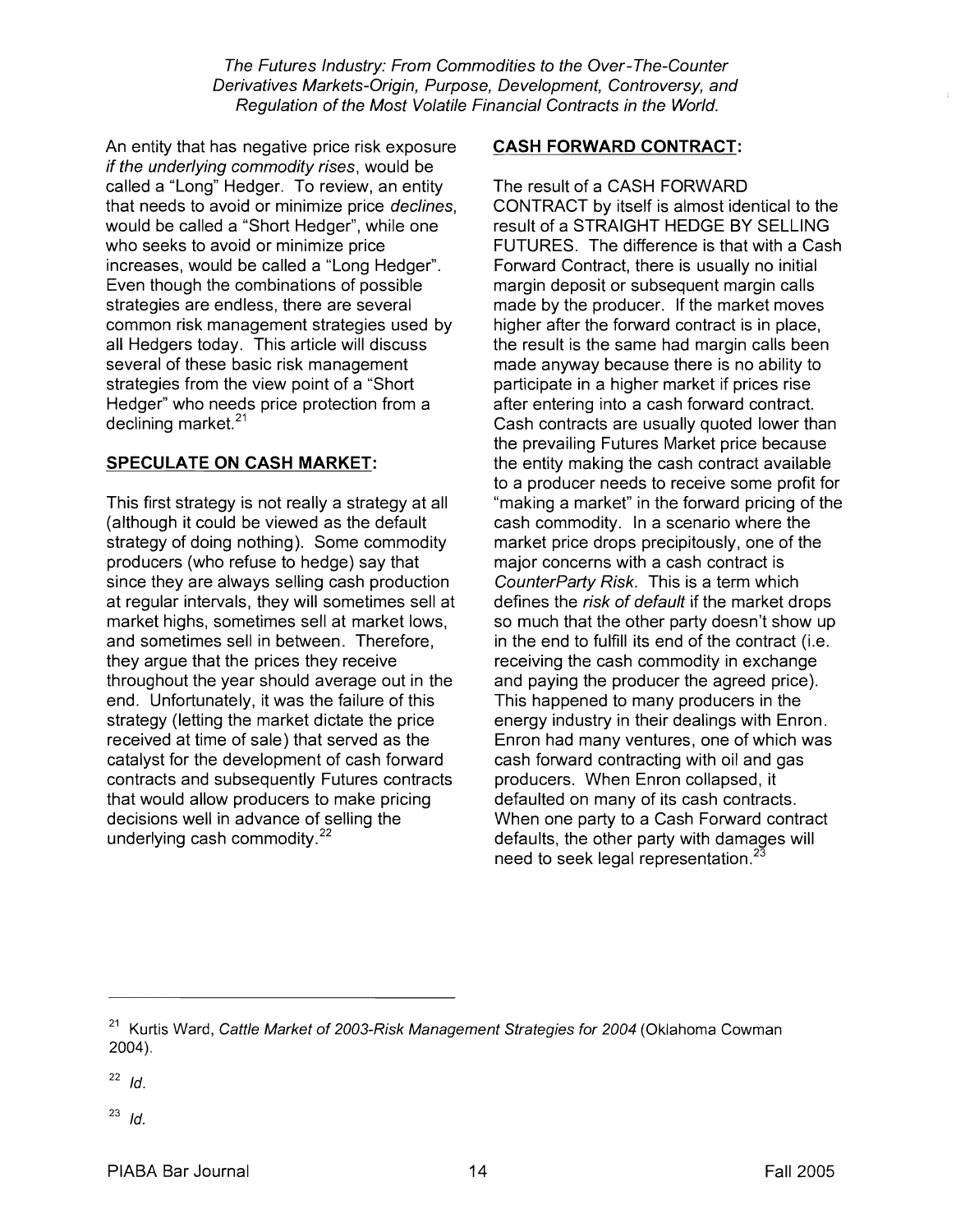### **BUYING CALL OPTIONS WITH CASH FORWARD CONTRACT:**

Producers who enter into cash contracts and are willing to take the counterparty default risks should consider simultaneously BUYING CALL OPTIONS in order to participate should the underlying price of the commodity rise. The cash contract itself provides the unlimited downside price protection. If the Call Option is also bought, the hedger will still be able to participate should the market keep moving higher. The hedger will pay a premium for this Call Option, but the loss from the option will be limited to its initial cost. The Call Option will provide unlimited profit potential at the strike price and above (minus the cost of the option). $^{24}$ 

# **BUYING PUT OPTIONS:**

Buying Put Options is one of the most basic foundational hedging strategies and essential for any risk management program. Buying a Put allows a "floor price" to be set in at the selected strike price while still allowing one to participate if the market moves higher (unlike the Cash Contract or Straight Futures Hedge). Buying a Put is a one-time expense which means the initial cost of the option is the only financial obligation. There will be no further margin calls when an option alone is purchased. There are several strike prices available on each contract month. The closer the strike price is to the underlying futures contract, the more an option will cost. The "floor price" gives the Put buyer unlimited profit potential at the strike price and below, while the maximum loss from the strategy cannot be more than the initial cost of the option. Some Hedgers buy cheap Put Options at their break-even-price to simply "hold their money together". This strategy

usually complies with a bank's lending agreement, which requires their borrower to use some form of risk management.<sup>25</sup>

### **STRAIGHT HEDGE BY SELLING FUTURES CONTRACT:**

When Selling the Futures, the Futures Price is locked in. Margin money must be deposited with the broker. This margin money is earnest money (good faith funds) that will be used to offset any losses in the account should the market keep rising. There is unlimited risk if the market rises and the position is subject to on-going margin calls that must be immediately met to keep the positions from being liquidated by the brokerage firm. There is also unlimited profit potential to the downside in a declining market. If the market drops, money immediately flows into the futures account even before the position is offset. There is virtually no Counter-Party Risk because the exchange is the other party to the transaction, not some person or small corporation like in a cash forward contract. Basically, Futures are really "exchanged traded forward contracts" that have been standardized so that all terms (contract size, grade, delivery, etc) are uniform and disclosed to all market participants. The Futures market gains or losses are then either credited or debited to the concurrent cash market transaction to complete the analysis of this risk management strategy. $^{26}$ 

### **THE WINDOWIFENCE: (BUYING PUTS** I **SELLING CALLS):**

This strategy is rather complicated and is not suitable for the first time hedger. Basically, a floor price is set in at the strike price where the Put is bought. This strategy also requires that a "ceiling price" be set in somewhere

- $^{25}$  *Id.*
- $^{26}$  Id.

 $24$  Id.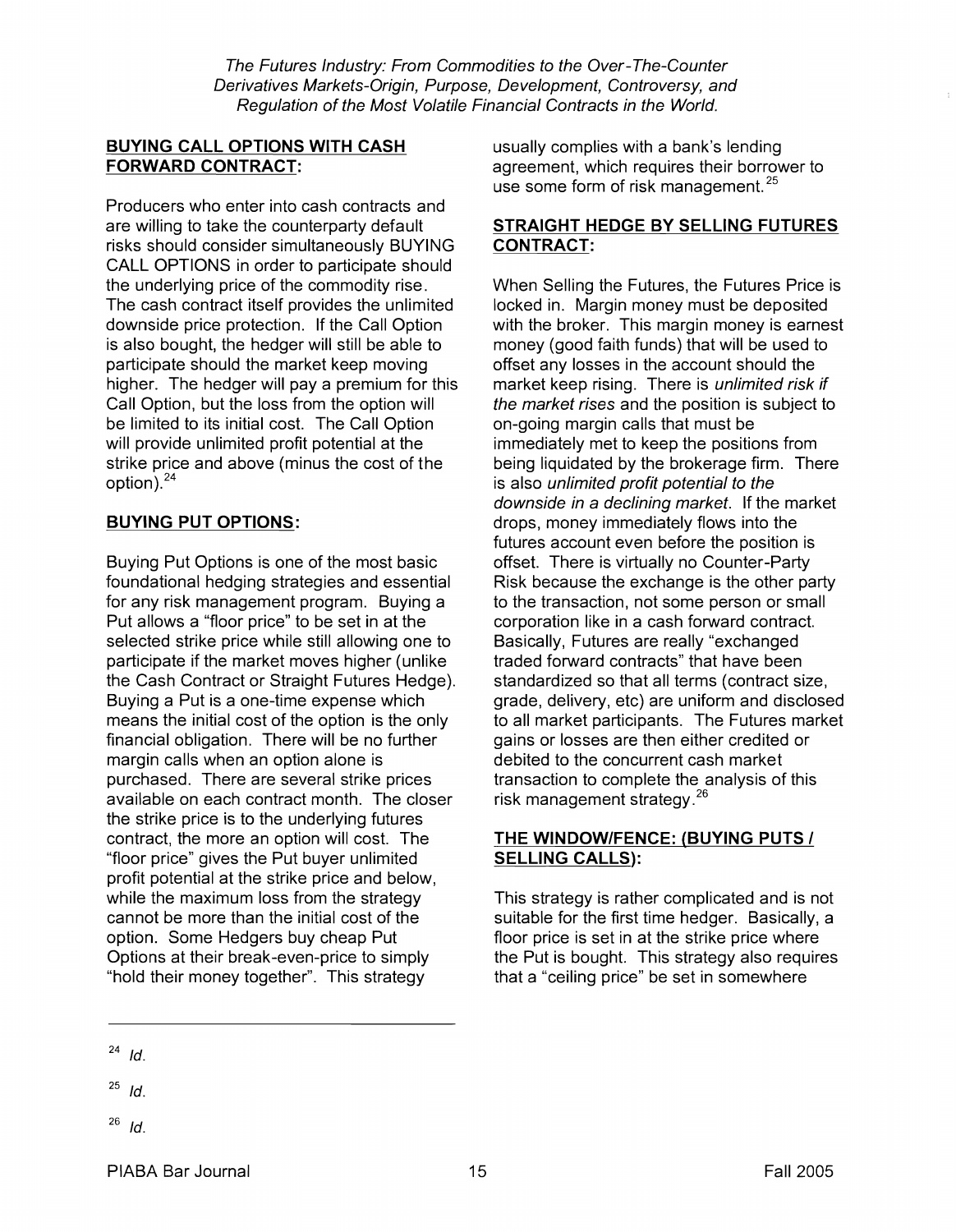above the current futures price which is done by Selling a Call. The advantage is the market will pay back some premium for setting in the "ceiling price" and this premium can be used to offset some of the purchase price of the Put. Because there is extra premium obtained from Selling the Call, a higher strike price on the Put might become more affordable when using this strategy. Experienced hedgers use this strategy to set in a higher floor price because the Call that is sold offsets much of the cost of the Put. Because of the "ceiling price" created from Selling the Call, initial margin money is also required (in addition to the cost of the Put). There is now unlimited risk above the Call strike price and additional margin calls will be required if the market moves higher.<sup>27</sup>

#### **COSTLESS COLLARS (another type of WINDOWIFENCE):**

The Call Option that is sold is at or near the same price as the Put Option that is bought. Thus, the price of the protection nets out near \$0 (zero dollars). Margin money for Selling the Call is also required as well as the potential for additional margin calls. As the name "costless" implies, as long as the Futures Price stays below the strike price of the Call, the protection in the end will cost almost nothing and will still provide unlimited downside protection at the strike price of the Put.<sup>28</sup>

### **THE BUTTERFLY: (Another type of WINDOWIFENCE with a twist)** :

The Butterfly starts out as a Window/Fence except that another Put is also sold several strike prices below the first Put Option that

**27** Id.

**<sup>28</sup>**Id.

 $29$  Id.

 $30$  Id.

was bought. Selling this other Put is the extra twist because it cheapens up the cost of the Window because more premium is received from the additional Put that is sold. Profit potential is no longer unlimited to the downside but is now limited to the difference between the two strike prices of the Put Options (less their net cost). In a steep drop in prices, the profit potential from this risk management strategy is limited. $^{29}$ 

### **PUT SPREAD: (BUYING A PUT / SELLING A PUT):**

Basically it is the Butterfly above without the Ceiling Price since no Call Option is sold. If the Cash and Futures Market moves higher, there is full participation to the upside and no margin calls. To the downside, the most that can be made is the difference between the strike prices of the two puts (less the net cost). It is a one-time expense and there is no subsequent margin calls. This strategy may be appropriate when volatility levels are such that the options seem too expensive but some protection is still desirable. In a market crash, the profit potential from this strategy is also limited. $^{30}$ 

### **SYNTHETIC PUTS: (SELLING FUTURES** I **BUYING CALLS):**

This complex hedging strategy works very similar to the simple strategy of just buying a Put but has much more flexibility. The traditional Put Option allows the buyer to pay a premium for a certain strike price, which provides unlimited protection at the selected strike price. In the Synthetic Put, the Futures are sold (for the downside protection) and a Call option is bought to keep losses from the

PIABA Bar Journal New York 10 16 November 2005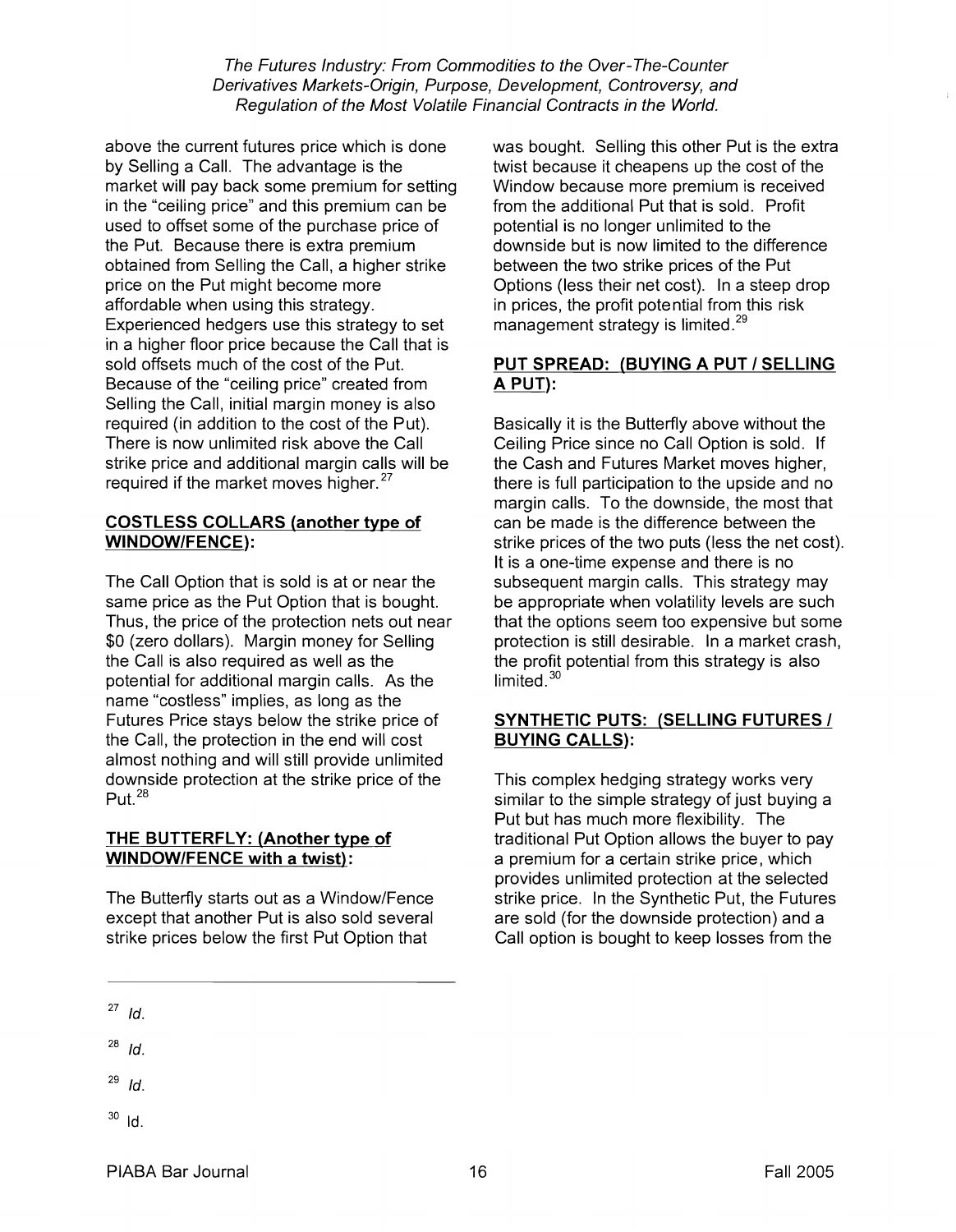futures predetermined should the market continue to rally. For advanced hedging programs, this strategy provides some the greatest flexibility because either side of the position could be liquidated in some profitable situations (but doing so will of course change the risk structure of the entire hedge).

One of the drawbacks of Synthetic strategies is that they have the largest requirements for initial margin money since the option that is purchased must be fully paid for and the margin for the entire futures position must be met as well. When the futures position is losing large amounts of money, those margin calls must be met even though the option may be absorbing most of the loss. This anomaly is possible because gains in option value due to market appreciation (unlike futures) cannot be used for margin purposes. Even though the option may be shielding actual losses from the futures position, the gain in value from the option cannot be realized until it is liquidated. Experienced risk managers realize that even if they are forced to send in additional margin funds during the time of this synthetic strategy, once the option is liquidated, those extra margin calls will be returned. $^{31}$ 

#### **SUMMARY OF RISK MANAGEMENT STRATEGIES:**

For all commodities, futures, and derivatives, a risk management program is essential for any entity's long-term survival. It does not matter much if the hedging plan is simple, moderately advanced, or extremely complex. For best results, top risk managers combine several of these hedging strategies rather

than focusing on just one, realizing these strategies are tools for transferring price risk from the cash market onto the Futures market (each with different levels of risk and reward) all working together to minimize price risk and insure long-term financial viability.<sup>32</sup>

### **IV. DERIVATIVES, SWAPS, CONTROVERSIES, COURTS** & **CONGRESS**

Commodity cash forward contracts were the predecessors of what became a sophisticated collage of Futures contracts which now trade on Commodity Exchanges around the world. It could be said that Futures and Options were "derived" from the underlying cash commodity from which they were created to emulate. Over the past two decades, large market participants (particularly banking institutions) have financially cloned Futures & Options, thereby creating a new class of innovative financial contracts called "Derivatives". These off-exchange traded Derivatives primarily exist on the Over-the-Counter Market (OTC).<sup>33</sup> The OTC Market is a non-regulated market consisting of mostly large banks and institutional clients where trades are conducted privately over the phone or through computer networks and not on an Exchange. $^{34}$ 

It is quite common after an institution books an off-exchange Derivative contract with a counterparty for it to simultaneously lay off that same risk in an offsetting transaction on a U.S. Exchange using an exchange traded Futures or Options contract. This dual function trading activity is called "arbitrage" whereby market players look for inefficiencies in either market and then take offsetting

 $31$  Id.

**<sup>32</sup>***Id.* 

<sup>&</sup>lt;sup>33</sup> Philip McBride Johnson, Derivatives 33 (McGraw-Hill 1999).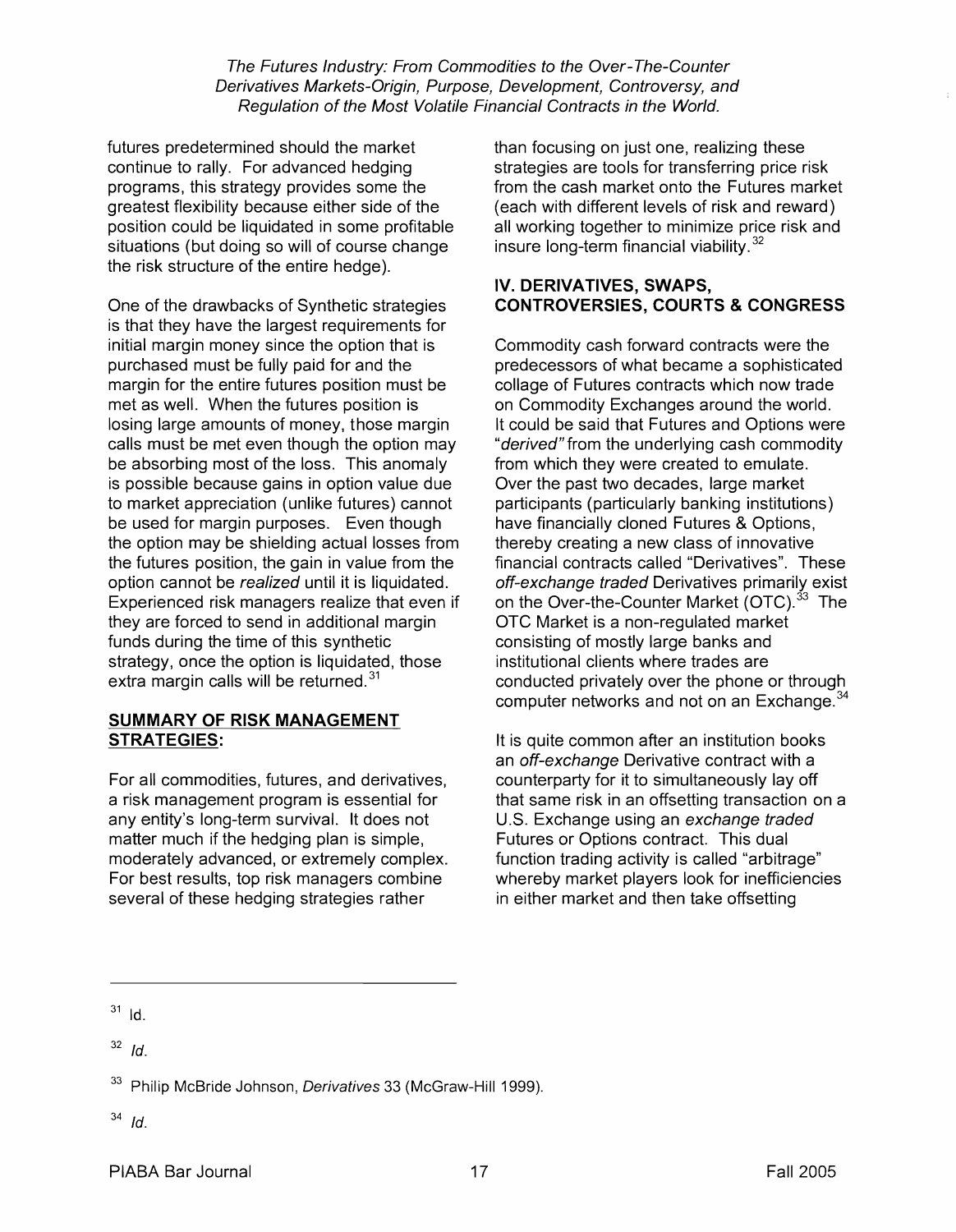trades, pulling out small amounts of profits in the process. $35$  Because of the leverage available in Futures and Derivatives contracts, those small profits can become quite substantial because the "notional value" is so large (notional value is the size of the contract agreed upon by the parties). $36$  Notional value of a Derivatives transaction is synonymous to the contract size of an exchange traded Futures contract.

Another arbitrage play (where banks are making enormous profits) occurs where a financial institution enters into a Derivative contract with one of its customers, thereby taking the opposite side of the client's position. The client is allowed to place the Derivative trade without posting any additional margin funds because the financial institution already has a loan with the client (or a sufficient amount of collateral has already been deposited). This seems attractive to the client because (if approved) trades can be executed without posting additional margin funds.

The Over-the-counter (OTC) market is the virtual exchange used for the trading of securities, futures, options, swaps, and other

Derivatives transactions that do not take place on an exchange but rather trade off exchange between financial institutions and large institutional clients. $37$  There are several types of Derivative contracts but the "Swap" and "Hybrid" are the most common. $38$ 

According to the Bank for International Settlements, the amount of Outstanding OTC Derivatives around the world was valued at  $$US$  127 trillion as of June 2002.<sup>39</sup> Interest Rates overwhelming represent the bulk of Derivatives transactions (mostly Swaps) and comprise about 70% of that total while Foreign Currency Exchange is a distant second with only 14% of the market share.<sup>40</sup> In comparison, Futures traded on organized exchanges around the world is much smaller  $$US 23$  trillion).<sup>41</sup> When looking at the Futures/Derivatives Industry as a whole, the contracts traded off-exchange represent more than 80% of the industry while exchange traded contracts represent 20%.<sup>42</sup> Some leaders within the Futures Industry believe the total amount of Futures/Derivatives world-wide has grown to \$200 trillion in 2003 but that the exchange traded contracts have recently grown at a more rapid rate and now compose  $1/3$  or 33% of the total outstanding value.<sup>43</sup>

 $38$  Id.

<sup>39</sup> Desmond MacRae, *Innovations in Disaster*, Stock, Futures & Options, 30, 32 (June 2003).

 $40$  Id.

 $41$  Id.

 $42$  Id.

<sup>43</sup> Russell Wasendorf, Sr., *Innovation Deserves More than 15 Minutes of Fame*, Stocks, Futures & Options Magazine, 21, 117 (June 2003).

<sup>&</sup>lt;sup>35</sup> Vinod Kothari, Credit Derivatives and Synthetic Securitization 165 (Academy of Financial Serives 2002).

<sup>&</sup>lt;sup>36</sup> Philip McBride Johnson, *Derivatives* 10 (McGraw-Hill 1999).

<sup>&</sup>lt;sup>37</sup> Philip McBride Johnson, *Derivatives* 33 (McGraw-Hill 1999).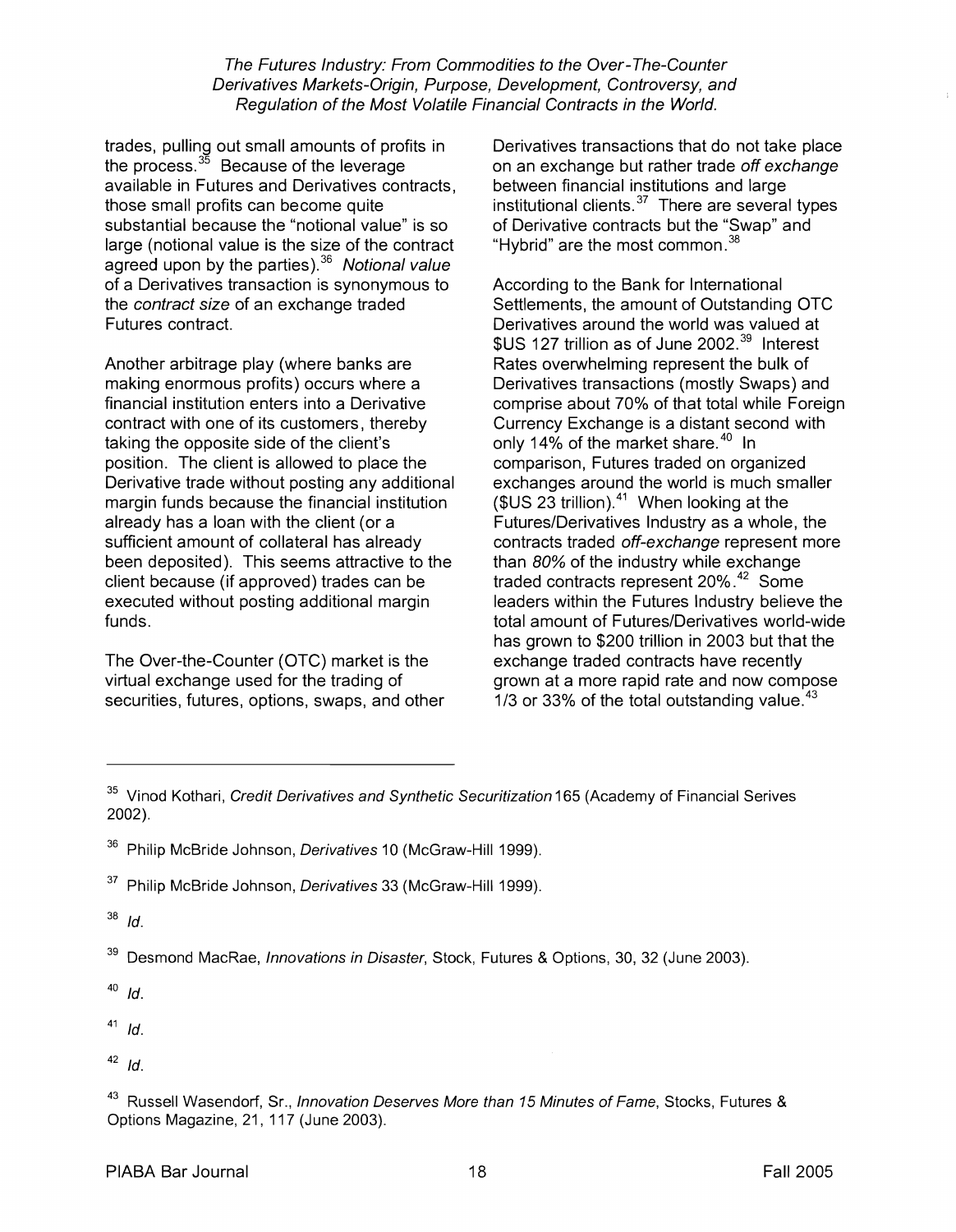Swaps are the predominant type of Derivatives contract. A swap is an OTC transaction where two parties agree to exchange payment streams (one person wins the other person loses) based on a specific "notional amount" (similar to contract value) for a specified period. $44$  The notional amount of a swap is the underlying principal amount in which some calculation is based depending on whether the underlying contract is an interest rate, foreign currency exchange, stock index, gold, or energy contract.<sup>45</sup> Typically, there is a settlement day on the last day of the contract where the loser must pay the winner based on where the underlying market closed on the last day of the Derivative contract.

Credit Derivatives are one of the more recent innovations that allow one party, the beneficiary, to transfer credit risk of a "reference asset" (which may or may not be owned by the party) to another party who is called the "guarantor". $46$  This allows the guarantor to assume the credit risk associated with the asset without directly purchasing it either.<sup>47</sup> Both sides of this transaction are analogous to an Option where a purchaser pays a premium to the seller for price protection on an underlying asset.

Since trading in Derivatives requires large amounts of capital, it is primarily the playing field of large corporations, governments,

hedge funds (a hedge fund is really a speculative fund and only hedges to the extent as an arbitrager) $4^8$  banks and other financial institutions.

Portfolio managers, who want to be free from most of the regulations imposed by the SEC and the CFTC, organize what is called a hedge fund.<sup>49</sup> A Hedge Fund is a trading entity formed as a limited partnership where the limited partners are the investors.<sup>50</sup> These limited partners contribute money to the portfolio and the general partners manage the portfolio. Typically, the hedge fund investor must invest \$1 million or have a net worth of \$5 million. Since the hedge fund is only made up of "wealthy people", the SEC does not feel they need to monitor them like other mutual funds made up of many small investors (although this view is changing). A hedge fund usually takes large risks. Therefore, Futures, Options, and Derivatives play a big role in their portfolios. $51$ 

#### **Alan Greenspan and Warren Buffet opposing views on Derivatives contracts**

Depending on the market guru, Derivatives are either a "Dr. Jekyl or Mr. Hyde". For example, Federal Reserve Chairman, Alan Greenspan, has been the most influential advocate of Derivatives.

**<sup>45</sup>**Id.

 $46$  Id.

 $47$  Id.

**<sup>48</sup>**John R. Nofsinger, Investment Blunders of the Rich and Famous 198 (Financial Times Prentice Hall 2002).

 $49$  Id.

**<sup>50</sup>**Id.

<sup>&</sup>lt;sup>44</sup> Philip McBride Johnson, *Derivatives* 203 (McGraw-Hill 1999).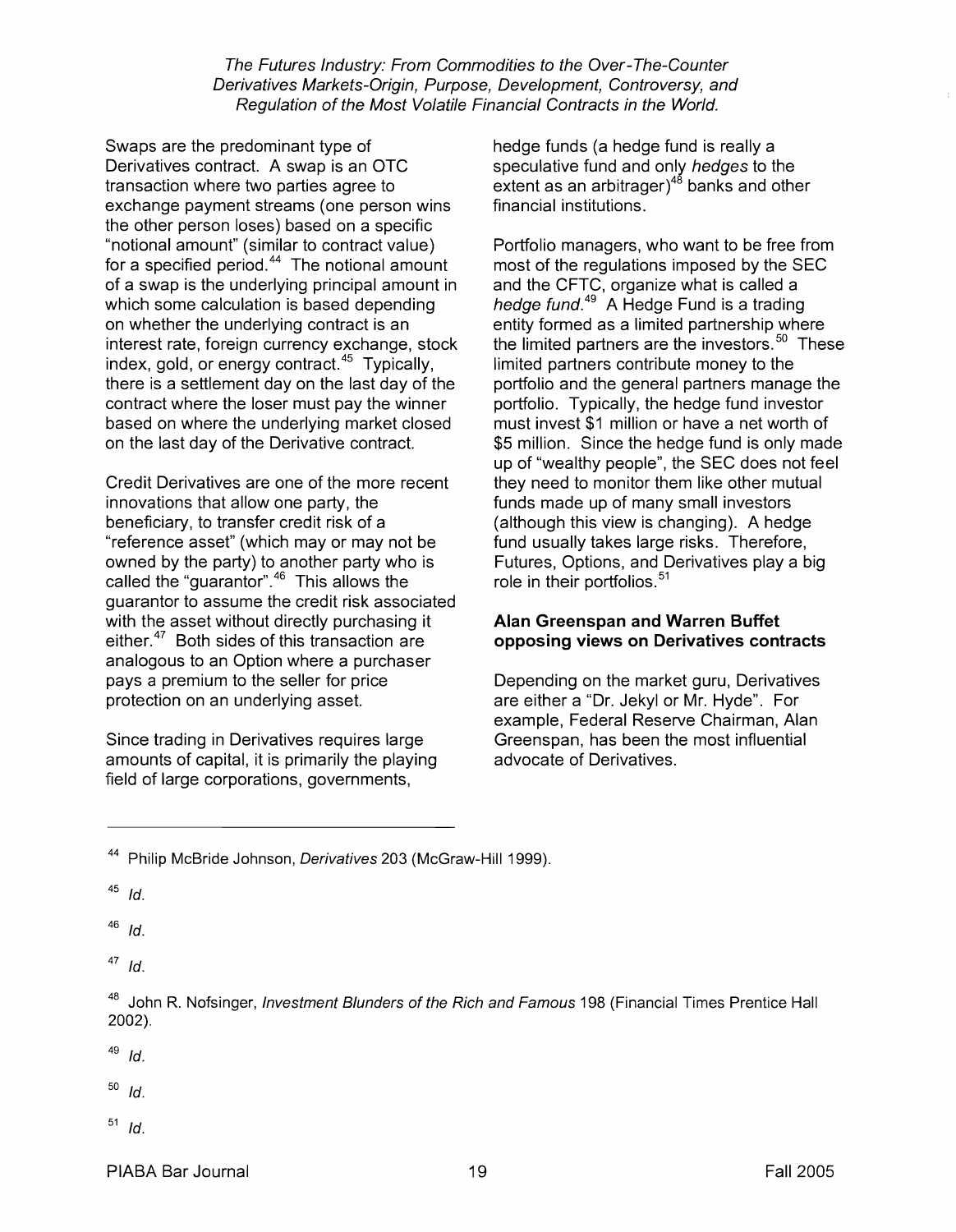Derivatives have their famous detractors as well. Warren Buffet paints a picture of an imminent financial Armageddon. In Berkshire Hathaway's annual report for 2002, Mr. Buffet wrote:

"Derivatives are financial weapons of mass destruction, carrying dangers that while now latent, are potentially lethal..."<sup>52</sup>

The purposes and ideals advocated by Chairman Greenspan suggest that Derivatives do have a place in our financial markets. Yet, Mr. Buffet's cataclysmic warning about Derivatives goes to the heart of their "doubleedge sword" characteristic (with high return comes very high risk) as evidenced from the enormous losses suffered by the following institutions in their Derivatives trading programs.

#### Proctor & Gamble (lost **\$200** million in **1994).**

Derivatives (like Futures) would also face a judicial determination whether they met the definition of a security under the Supreme Court's "Howey test". Proctor & Gamble Co., v. Bankers Trust, 925 F. Supp. 1270 (S.D. Ohio 1996). Bankers Trust, a Broker Dealer and Derivatives firm, entered into an Interest Rate and Currency Swap transactions with

Proctor & Gamble (P&G), a publicly traded company.<sup>53</sup> These swap agreements were originally negotiated in late 1993 and early 1994. $54$  During the preceding year, interest rates in both the United States and Germany moved substantially higher which resulted in huge losses for P&G. The counterparty to the transaction, Bankers Trust, claimed that they were owed over \$200 million on the two swaps.<sup>55</sup> P&G claimed that since it was fraudulently induced into these transactions and because the swaps were fraudulently executed, P&G should owe nothing to Bankers Trust.<sup>56</sup> Furthermore, P&G alleged fraud, misrepresentation, breach of fiduciary duty, negligent misrepresentation, negligence, violations of the Securities Acts of 1993 and 1934, the Commodity Exchange Act, Section 10(b) of the Exchange Act of 1934 and Rule 10b-5, as well as several Ohio state laws.<sup>57</sup>

This was a novel case because it involved questions of first impression whether swap agreements would fall within federal securities laws, commodities laws, or Ohio Blue Sky state laws. $58$  The court held that the swap agreements were not securifies as defined by the Securities Acts of 1933 and 1934 and the Ohio Blue Sky laws and that these swap agreements were exempt from the Commodity Exchange  $Act.^{59}$ 

 $54$  Id.

 $55$  *Id.* at 1277.

 $56$  Id.

 $57$  *Id.* at 1274.

- $58$  Id.
- $59$  Id.

PIABA Bar Journal 2005 - 2006 - 2006 - 2007 - 2008 - 2008 - 2008 - 2009 - 2009 - 2009 - 2009 - 2009 - 2009 - 20

 $52$  See Berkshire Hathaway's annual report www.berkshirehathaway.com/2002ar/2002ar.pdf.

 $53$  Proctor & Gamble Co., v. Bankers Trust, 925 F. Supp. 1270, 1276 (S.D. Ohio 1996).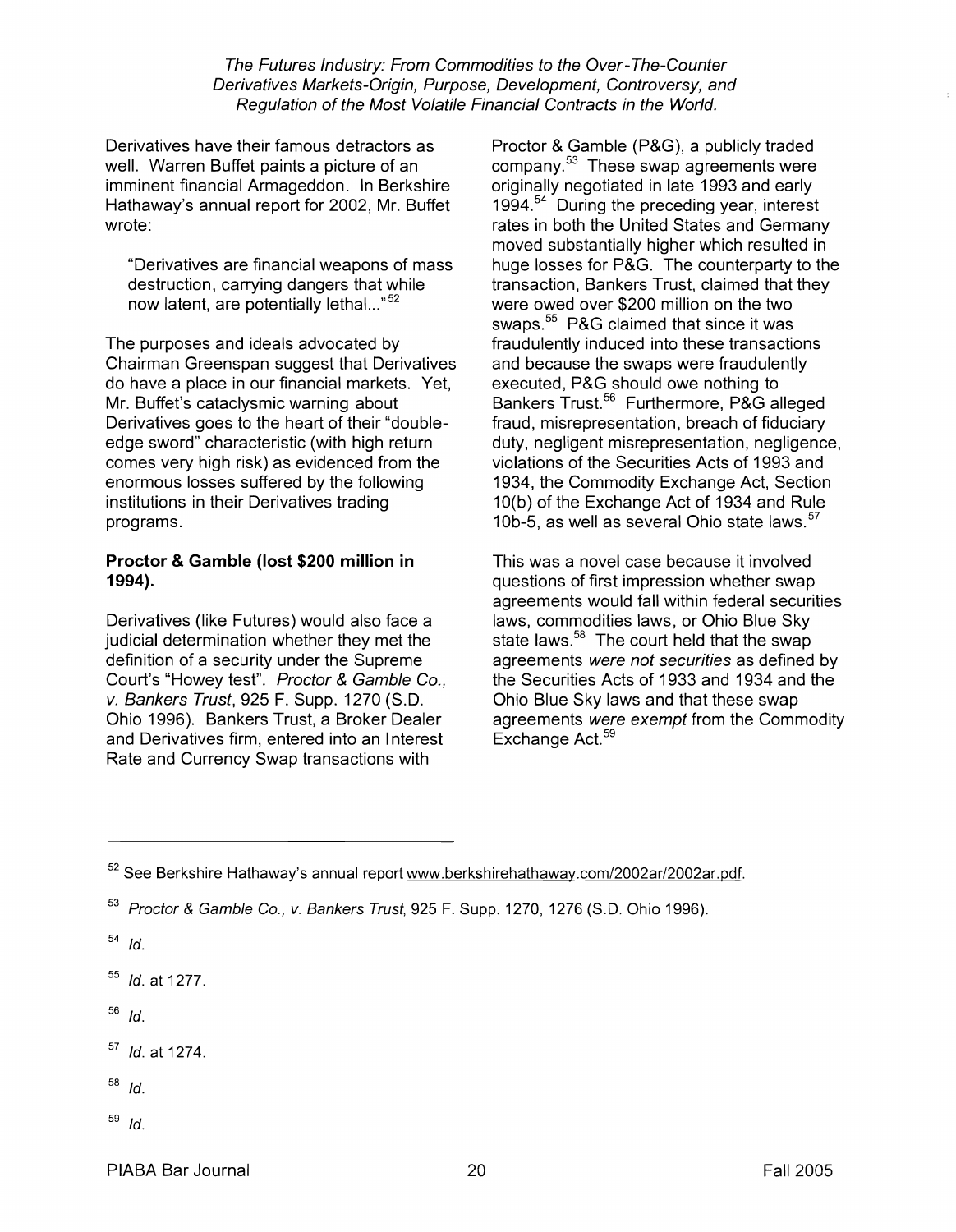Bankers Trust argued that swaps were not investment contracts because neither parties to the swap "invested any money", rather they agreed to exchange cash payments at a date in the future. $60$  The swaps did not involve an investment in a "common enterprise" which entails pooling funds for the purpose of a business venture. $61$  Bankers Trust argued the gains from the swaps were "not profits derived form managerial or entrepreneurial efforts of others" but were payments to be made to either party of the transaction according to future changes in U.S. and German interest rates. $62$  While the court stated that swaps may meet some of the elements of the Howey test, the missing element was "the lack of a common enterprise" as P&G did not pool its money with that of any company nor did it join together in a common venture with Bankers Trust. $^{63}$  The court found that P&G was counterparty with Bankers Trust and therefore they could not be lumped together as a "common enterprise.<sup>64</sup> Since Bankers Trust was not managing P&G's money and the value of the swaps depended on market forces and not Bankers Trust's entrepreneurial efforts, the swaps were not investments contracts.<sup>65</sup> The court went on to hold that neither were the swaps notes as they failed to

meet all of the prongs of the "Reves Family Resemblance test". $66$  Therefore, the swaps would not fall under the purview of the Securities Acts of 1933 and 1934.<sup>67</sup>

The court stated it did not decide the issue if swaps were futures contracts because P&G failed to state a claim under this issue. It commented how as of January 1996, the CFTC had not taken a position whether swap agreements were futures contracts even though it had been granted authority under Title V of the Futures Trading Practices Act of 1992 to exempt certain swaps transactions from the Commodity Exchange Act (CEA) coverage under 7 U.S.C.  $\S6(c)(5)$ .  $^{68}$  Even if the swaps were exempt from other provisions of the CEA, they would still be subject to its anti-fraud provisions.<sup>69</sup>

### **Orange County, CA (bankrupt after \$1.7 billion loss in 1994).**

One of the alarm bells that should send investors running for cover is when a portfolio manager tells investors, "don't worry...these are just paper losses". Robert Citron was a county treasurer whose Derivatives investments lost \$1.7 billion in 1994 and

- $61$  Id.
- $62$  *Id.*
- $63$  *Id.*
- $64$  *Id.*
- $65$  Id.

 $69$  Id.

PIABA Bar Journal 2005 - 21 All 2005 - 21 All 2005 - 21 All 2005 - 21 All 2005 - 21 All 2005 - 2016 - 21 All 2005 - 21 All 2005 - 2016 - 2016 - 21 All 2005 - 21 All 2005 - 21 All 2005 - 2016 - 2017 - 2018 - 2018 - 2018 - 2

 $60$  *Id.* at 1278.

 $66$  Reves v. Ernst & Young, 494 U.S. 56, 64-67, 110 S. Ct. 945, 108 L. Ed. 2d 47 (1990).

 $67$  Proctor & Gamble Co., v. Bankers Trust, at 1278.

 $68$  *Id.* at 1284-1285.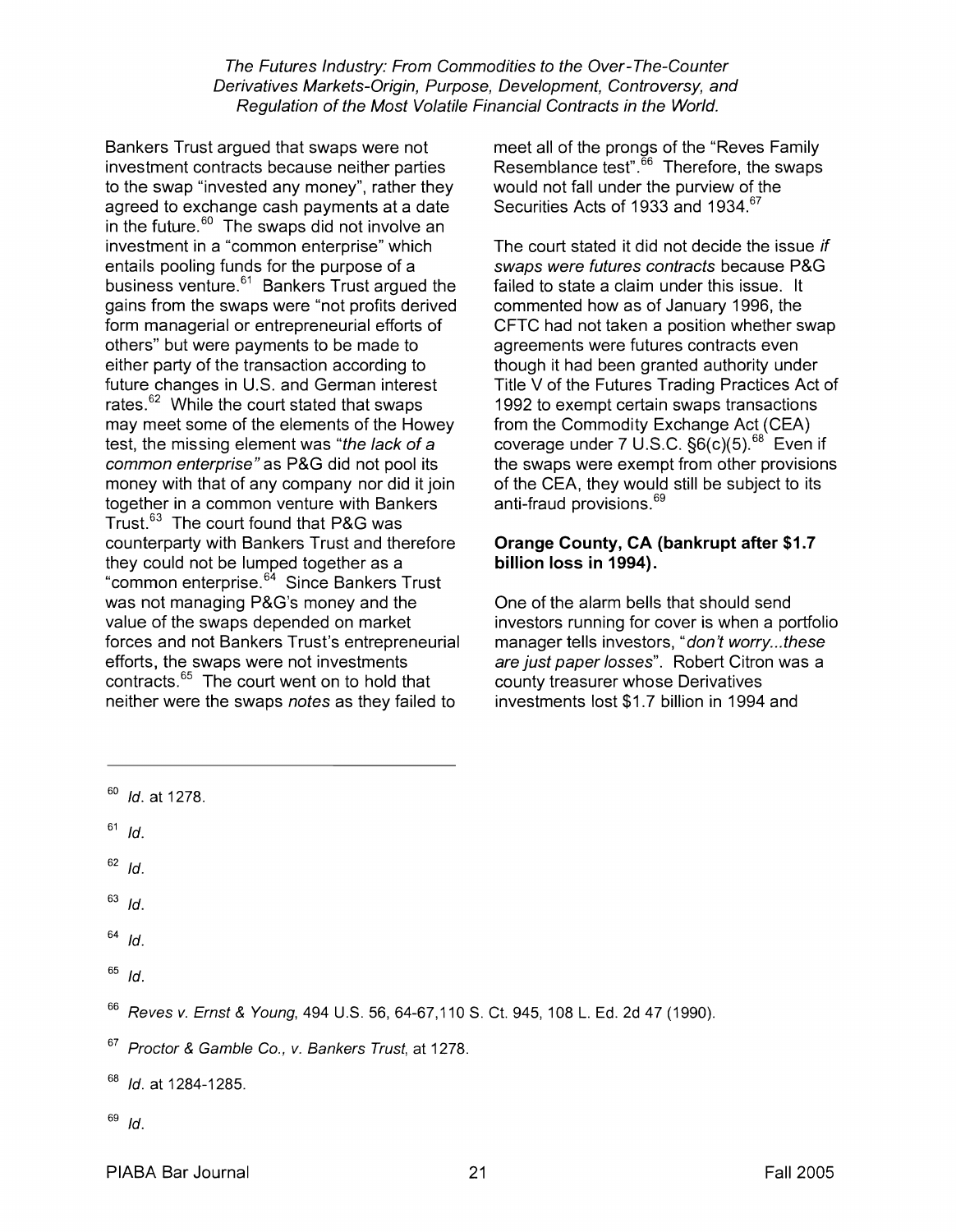caused Orange County to become the largest municipal failure in history.<sup>70</sup> In the 1980's, Robert Citron's return on Orange County's portfolio outperformed other treasurers, including the state fund. How? He did it by investing in riskier securities. The higher returns led many cities, agencies, and school districts to put their money in the Orange County fund. When the fund collapsed, 185 cities and other agencies had contributed a total of \$7.6 billion into the pool. By taking money it was borrowing from reverse-rep0 transactions and buying more Treasury securities, Orange County was able to purchase \$20 billion worth of securities for a portfolio that only had \$7.6 billion in equity.<sup>71</sup>

In the years that led up to 1994, interest rates continued to decline, which was good news for Orange County's leveraged bond portfolio which outperformed its peers. During 1994, the Fed increased short-term interest rates six times from 3.0% to 5.5%, catching many bond investors by surprise. Higher interest rates caused the value of bonds to fall. The leveraged portfolio only magnified the losses. In September, Citron called the losses just "paper losses", but by December, Orange County publicly announced the loss which had grown to \$1.5 billion. Citron was forced to resign; he pleaded guilty to six counts of securities fraud and mismanagement, was fined \$100,000 and was sentenced to one

vear in jail. $72$ 

### **Barings Bank (bankrupt after \$1 .I billion in trading losses in 1995).**

In 1995, it was discovered that arbitrage trader Nickolas Leeson racked up losses in excess of \$1 billion, bankrupt the 223-year-old Barings Bank of London.<sup>73</sup> Nick Leeson ran an arbitrage trading desk for the bank. Barings Bank had access to the SlMEX Futures Exchange as well as Derivatives markets in both Singapore and Osaka, Japan.<sup>74</sup> Instead of booking trades for Barings' clients and performing arbitrage activities to lock in small trading profits, on his last day of work, Nick Leeson had ccumulated 61,039 Nikkei Futures Contracts, 26,000 Japanese Bond Futures, and a huge stock option straddle position (all of which were losing millions of dollars).<sup>75</sup> Not only did Nick guess wrong on all three positions (and continue to add to those losing positions), but unfortunately for Barings Bank, he also had access to back office records allowing him to cover up the trading losses for over two years.<sup>76</sup> The total loss was over \$1 billion.<sup>77</sup>

**Long-Term Capital Management (lost \$4.5 billion in 1998 and Federal Reserve led a Wall Street bailout to avert a financial crisis).** 

 $71$  Id.

**<sup>72</sup>**Id. at 227.

**<sup>73</sup>**Id. at 233-241

 $74$  Id.

 $^{75}$  Id.

 $76$  Id.

 $70$  John R. Nofsinger, Investment Blunders of the Rich and Famous 213-241 (Financial Times Prentice Hall 2002).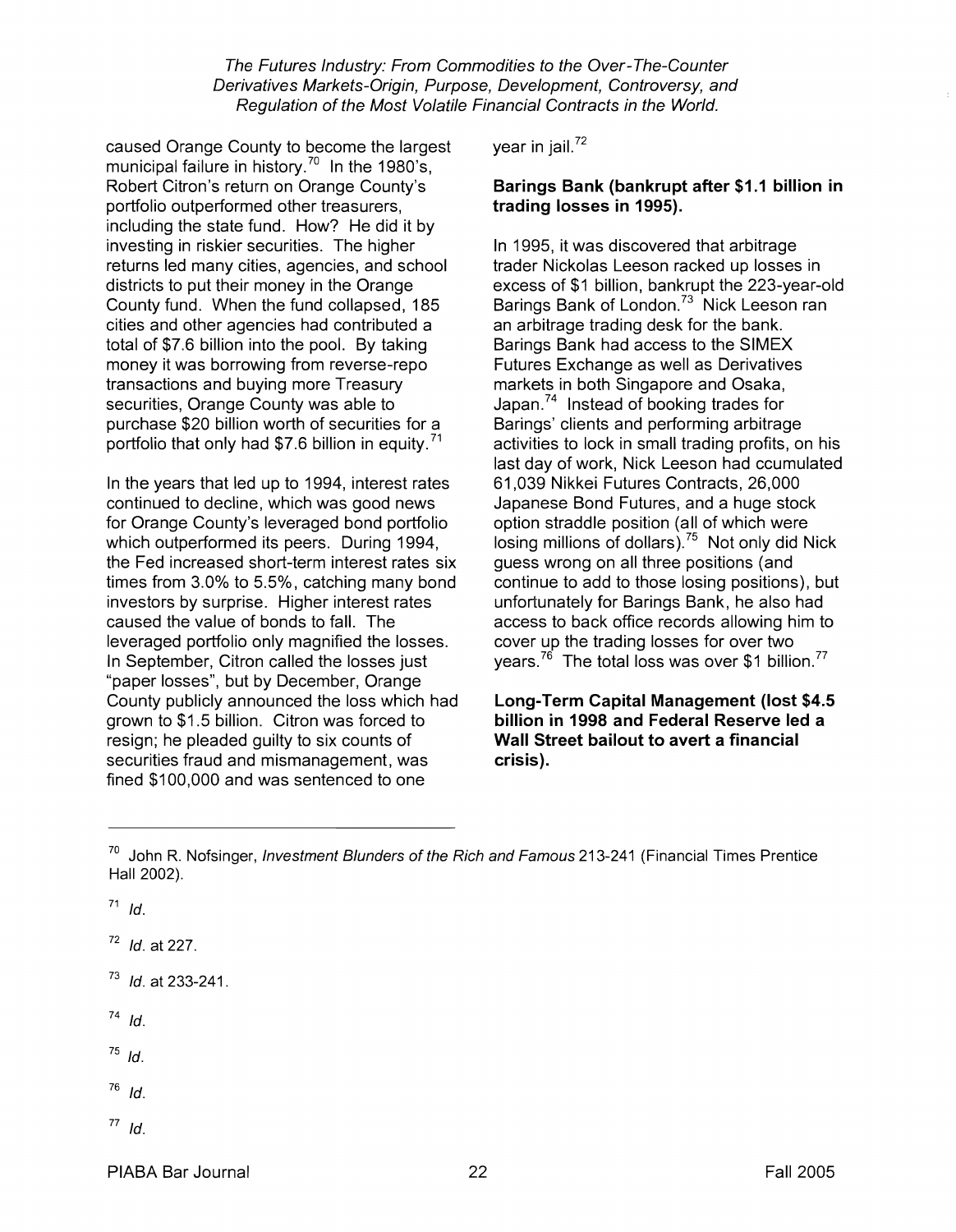John Meriwether, Larry Hilibrand, and two Nobel Prize economists, Merton Miller and Myron Scholes, helped found Long-Term Capital Management (LTCM) in 1993.<sup>78</sup> Initially, \$1.25 billion of capital was raised for the fund, but more would come later. Prior to LTCM, Myron Scholes achieved fame for his contribution to the "Black-Scholes Option" Pricing Theory", in which mathematical equations were created to value market price behavior. $79$  LTCM used this theory to value Derivatives transactions in a variety of markets, especially bonds. As an aggressive Hedge Fund, LTCM became famous as it invested in Derivatives and other highly leveraged speculative strategies with the objective of taking advantage of market irregularities. At its peak, a \$1,000 initial investment in LTCM would have grown to \$4,000 in just four years. It took just five weeks for LTCM to lose over \$4 billion.<sup>80</sup>

**"The fund (LTCM) had entered into thousands of Derivative contracts, which had endlessly intertwined it with every bank on Wall Street. These contracts, essentially side bets on market prices, covered an astronomical sum** - **more than \$1 trillion worth of**  market exposure".<sup>81</sup>

In September 1998, the Federal Reserve orchestrated a \$3.65 billion bailout of LTCM which included 14 Wall Street banks $^{82}$  (most of them were LTCM's counterparties on many of these trades). The Fed was extremely concerned as several large financial institutions had entered into swap contracts with LTCM. Severe market repercussions were expected to follow if LTCM defaulted on its swaps, which some suggested would send shockwaves throughout the entire financial markets.<sup>83</sup>

### **Enron (Derivatives losses and off-balancesheet fraud discovered in 2001 leads to a \$1.2 billion reduction of equity and ultimate bankruptcy for the largest energy and derivatives trading firm in the**

Off-balance-sheet assets and Special Purpose Entities (Enron's SPE's were called Raptors) were used to "cook the books" at Enron to disguise transactions and hide losses from shareholders.<sup>85</sup> In response to Enron's fraud, the Sarbanes-Oxley Act of 2002 was overwhelming passed by Congress, setting new requirements for publicly traded companies in the areas of Accounting, Securities, and Corporate Governance. The stated purpose of Sarbanes-Oxley is "to protect investors by improving the accuracy and reliability of corporate disclosures made pursuant to the securities laws and for other purposes". 86

- $79$  Id.
- $80$  Id.
- $81$  Id.
- $82$  *Id.* at 209.
- $83$  Id.

<sup>84</sup> Peter Fusaro & Ross Miller, *What Went Wrong At Enron* 176 (John Wiley & Sons 2002).

**<sup>85</sup>**Id. at 173.

 $78$  Id. at 194.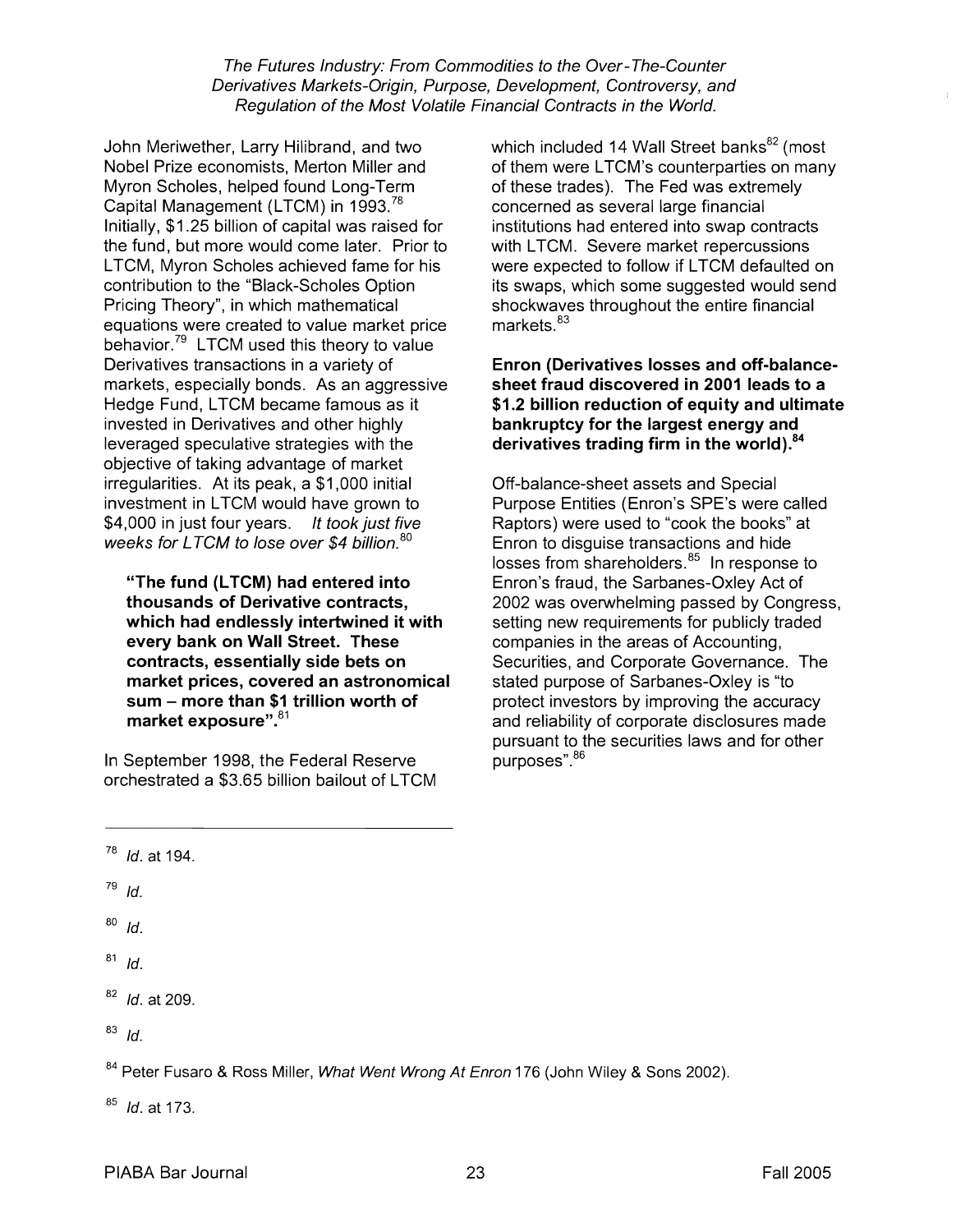It all began in 1984 when a small energy company called Houston Natural Gas would eventually transform itself into a giant trading company that became known as  $Enron.^{87}$ Enron became involved in almost every new market that came along, including Derivatives. Not only was Enron a player in energy Derivatives, but it extended its energy trading model to Weather Derivatives and Internet Bandwidth Derivatives.<sup>88</sup> By 1999, Enron's internet trading platform became the world's largest business-to-business platform averaging 6,000 trades per day worth \$2.5 billion.<sup>89</sup>

At the heart of Enron's controversy and fraud were its Derivatives transactions, which it entered into with several Raptor's (SPE's), which totaled over \$1.5 billion. Basically, Enron booked over \$500 million in income from these Derivatives transactions. The Raptor's lacked sufficient credit capacity to pay Enron on its hedges as Sherron Watkins (an Enron accountant) soon discovered. In Watkins' anonymous (but now infamous) memo, she methodically linked Enron's woes to its Derivatives (swaps) transactions.  $89$ 

"We (Enron) recognized over \$550 million of fair value gains on stocks via our swaps with Raptor, much of that

stock has declined significantly ........ The value in the swaps won't be there for Raptor, so once again Enron will issue stock to offset these losses........ It sure looks to the layman on the street that we are hiding losses in a related company and will compensate that company with Enron stock in the future......the equity holders have no skin in the game, and all the value in the entities comes from the underlying value of the derivafives, unfortunately in this case, a big loss.........Looking at the stock we swapped, I also don't believe any other company would have entered into the equity derivative transactions with us at the same prices or without substantial premiums from Enron. Raptor looks to be a big bet, if the underlying stock did well, then no one would be the wiser. If Enron stock did well, the stock issuance to these entities would decline and the transactions would be less noticeable." $91$ 

Enron's bankruptcy was the largest in U.S. history at that time.<sup>92</sup> At its peak, Enron reached over \$90 per share in August 2000.<sup>93</sup> By December of 2001, the stock price would be worthless. $94$  The Natural Gas and Crude Oil Futures also dropped severely during this

- $92$  Id.
- <sup>93</sup> *Id.* at 110.
- $94$  *Id.* at 178.

See Sarbanes-Oxley Act of 2002.

<sup>&</sup>lt;sup>87</sup> Peter Fusaro & Ross Miller, What Went Wrong At Enron 4 (John Wiley & Sons 2002).

 $88$  *Id.* at 66-67.

Peter Fusaro & Ross Miller, What Went Wrong At Enron 171 (John Wiley & Sons 2002).

 $90$  *Id.* at 185.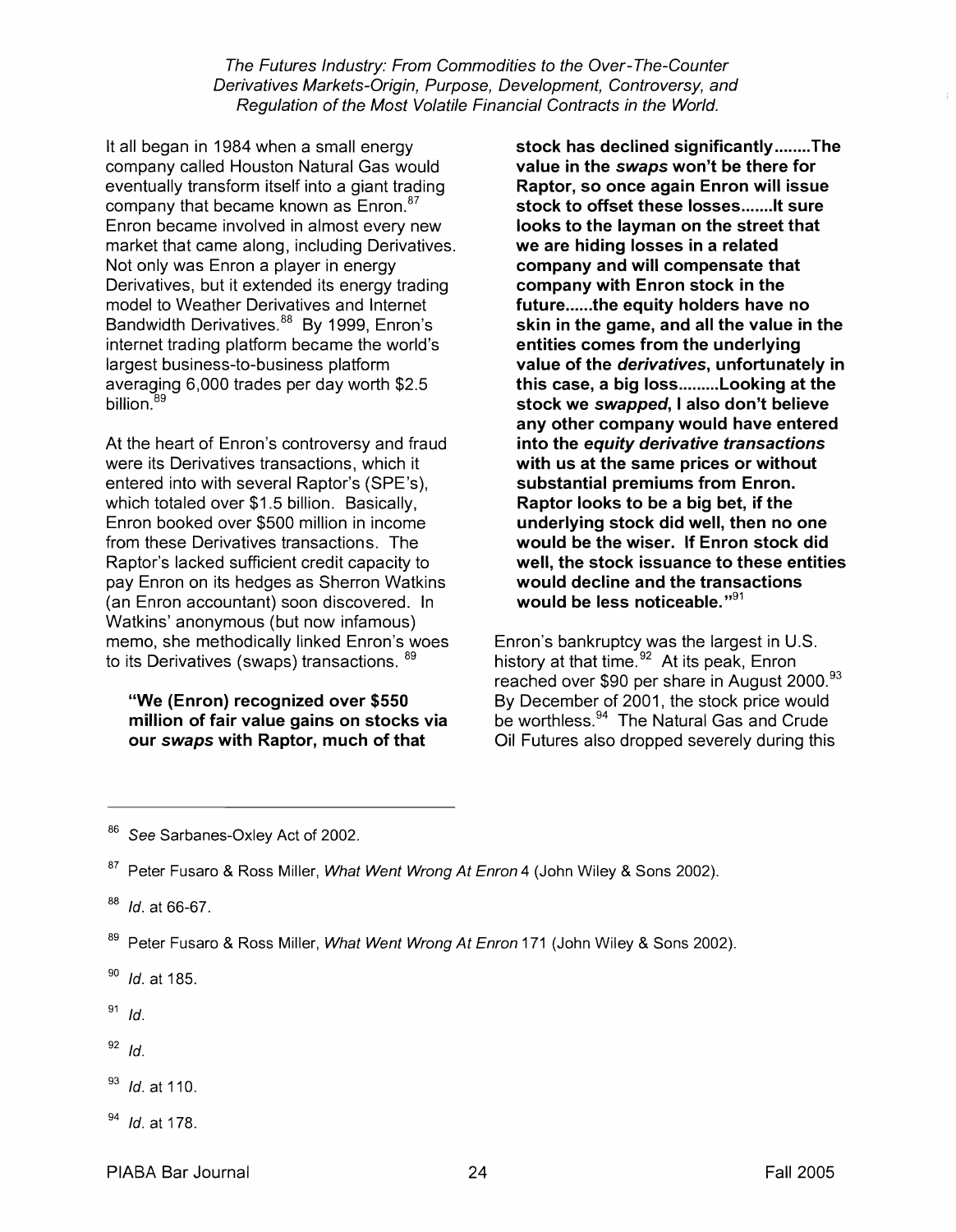same time period, which caused oil and gas companies who contracted with Enron (instead of booking their trades through the Exchange) to lose millions of dollars when Enron defaulted on their contracts.

In January of 2002, Swiss-based Wall Street firm UBS Warburg (the last firm to downgrade Enron's stock) purchased Enron's energy<br>Enron's stock) purchased Enron's energy trading business by beating out Citigroup. Enron's energy trading business generated about 90% of the company's \$101 billion in revenue in 2000.<sup>96</sup> For this business, UBS Warburg paid \$0 upfront (that's right, zero dollars) and agreed to pay Enron and its creditors 33% of the pre-tax profits for two years with an option of buying Enron's stake in subsequent years.<sup>97</sup>

# **CONCLUSION**

When the Securities Act of 1933 was enacted just within a few weeks of Franklin D. Roosevelt taking office, it was the first time national securities legislation had ever been passed by Congress.<sup>98</sup> In his inaugural address, Roosevelt announced that "the money changers have fled from their high seats in the temple of our civilization"<sup>99</sup> (which was a symbolic reference to Jesus casting out the moneychangers from the temple).<sup>100</sup> Later that spring, the Glass-Steagall Act of 1933

(also called the Banking Act) would radically alter the face of banking by creating deposit insurance and separating investment and commercial banking.<sup>101</sup> However, some sixty years later, the Gramm-Leach-Bliley Act would repeal many restrictions contained in the Glass-Steagall Act, which left some wondering if the moneychangers had indeed returned to Wall Street's temple. Derivatives (as we know them today) were not in existence in the 1930's. Nevertheless, the fact that Gramm-Leach-Bliley Act and the Commodity Futures Modernization Act of 2000 inserted exemptions for Swap Agreements directly into the Securities Act of 1933 suggests how influential the banking lobby had become.<sup>102</sup>

Even though Derivatives received favorable treatment in Proctor & Gamble v. Bankers Trust, as well as special exemptions from the CFTC, the Gramm-Leach-Bliley Act, and the Commodity Futures Modernization Act of 2000, it is probable that Derivatives litigation will increase in the future due to the enormous financial losses associated with these colossal-sized transactions. To some it may appear (because of the large dollar amounts involved), that Derivatives losses are outrageous and should be banned altogether. However, it should be noted that in the cases of fraud, financial losses are always

 $96$   $1d.$ 

 $^{97}$  Id.

98 Charles R. Geist, Wall Street-A History 228-229 (Oxford University Press 1997).

- $100$  John 2:15 (King James).
- Charles R. Geist, Wall Street: A History 230 (Oxford University Press 1997).
- §2(A) Securities Act of 1933.

<sup>&</sup>lt;sup>95</sup> Houston Chronicle, Swiss Bank to Pay Nothing Up Front for Enron's Trading Business, (January 15, 2002).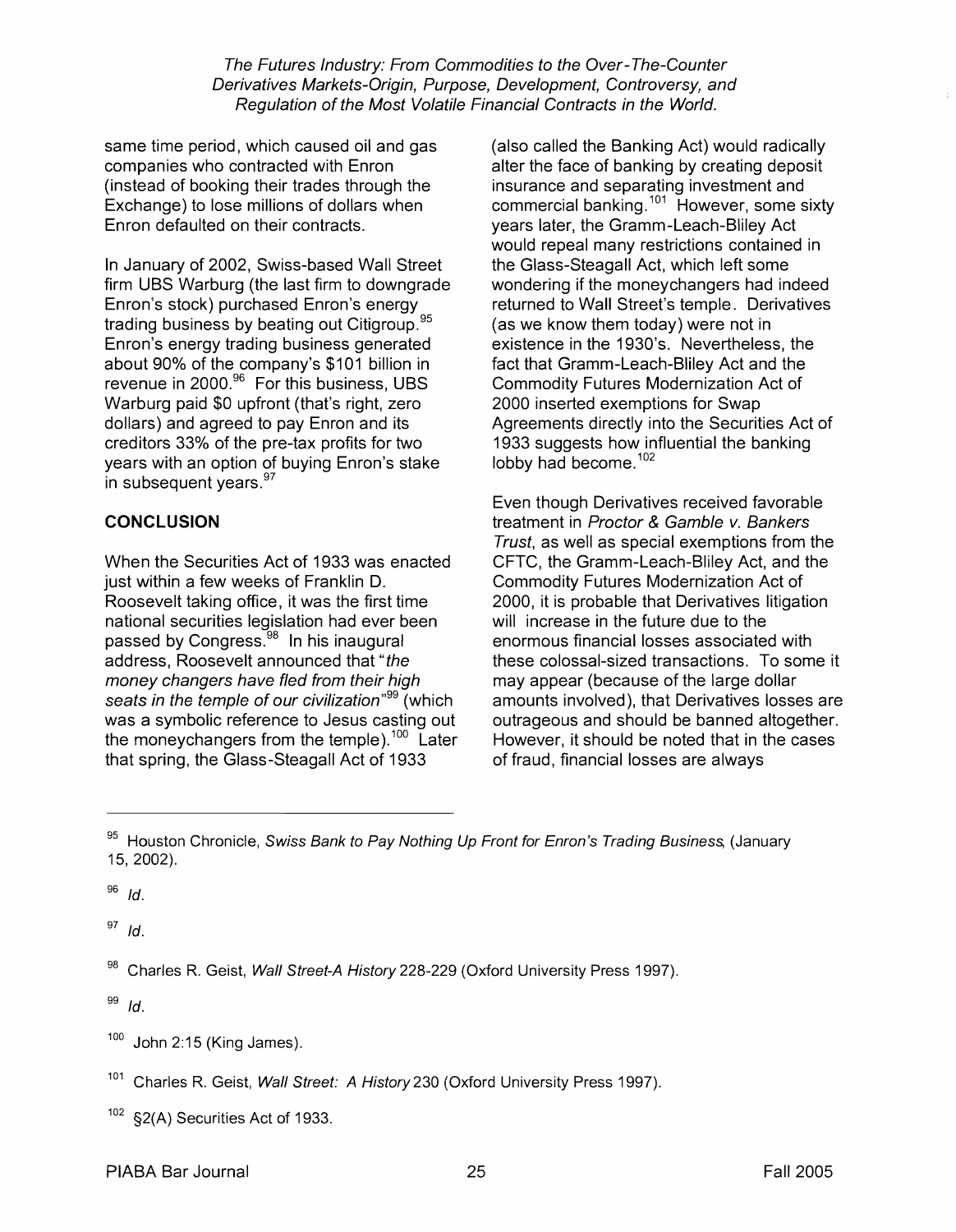outrageous when illegal activity by one party causes monetary damages to another. The question is, do we really want federal regulators to limit a market participant's right to freedom of contract because one party "might guess wrong" and lose millions of dollars in a transaction? If both parties can financially assume the underlying inherent risks associated with Derivatives contracts (assuming they are made in compliance with full and fair disclosures), should we preclude their trading in the United States only to watch this business move overseas? $103$ 

These two issues (freedom of contract and overseas competition) may explain why Congress and the federal financial regulators have sought to keep OTC Derivatives exempt from scrutiny provided they remain the domain of institutions and not accessible to the investing public. The systemic risks that could potentially harm the world's financial system cannot be overlooked either. Perhaps the abuse of leverage is where regulators should focus their regulatory oversight by requiring some form of institutional margining of funds similar to the initial margin requirement system used by all Futures Exchanges. Yet, some would argue that this would simply turn OTC Derivatives back into exchange traded Futures contracts. Others point to a world organization already in place which is working to bring financial institutions together to insure uniformity and stability to the OTC Derivatives markets. That organization is called the International Swaps & Derivatives Association

 $(ISDA)$ ,  $104$ 

The ISDA was founded in 1985 and has more than 600 members of which 202 are primary members representing the largest OTC Derivatives dealers. $10^5$  According to the ISDA, less than one percent of all outstanding OTC Derivatives (\$127.6 trillion) are collateralized<sup>106</sup> Since 1992, the ISDA requires transactions to be documented (in a "Master Agreement") between parties of different jurisdictions around the world and when transactions occur in different currencies. $107$  This Master Agreement also standardizes damages provisions, close out provisions, force majeure termination events, interest, and compensation provisions between the parties and it is widely accepted by most Derivatives dealers around the world.<sup>108</sup>

While the court seemed unsympathetic to Proctor & Gamble's \$200 million dollar Derivatives loss, perhaps prospective entities who are harmed by these contracts might be able to prevail under other legal theories.<sup>109</sup> One phenomenon that has occurred after the passage of the Commodity Futures Modernization Act of 2000 is the number of new dealers entering into the OTC Derivatives markets. Mid-size Banks are likewise joining the Wall Street Banks and are jumping head first into Derivatives trading as a means to generate additional fees and create new profit centers by executing Derivatives transactions with their existing clients. Since the financial

- $107$  Id.
- 108 Id.

 $103$  Wall Street Journal, Derivatives Growth has Helped Banks, (October 8, 2002).

See http://www.isda.org/

<sup>&</sup>lt;sup>105</sup> Desmond MacRae, *Innovations in Disaster*, Stock, Futures & Options, 30, 33, (June 2003).

Proctor & Gamble Co., v. Bankers Trust, at 1278.